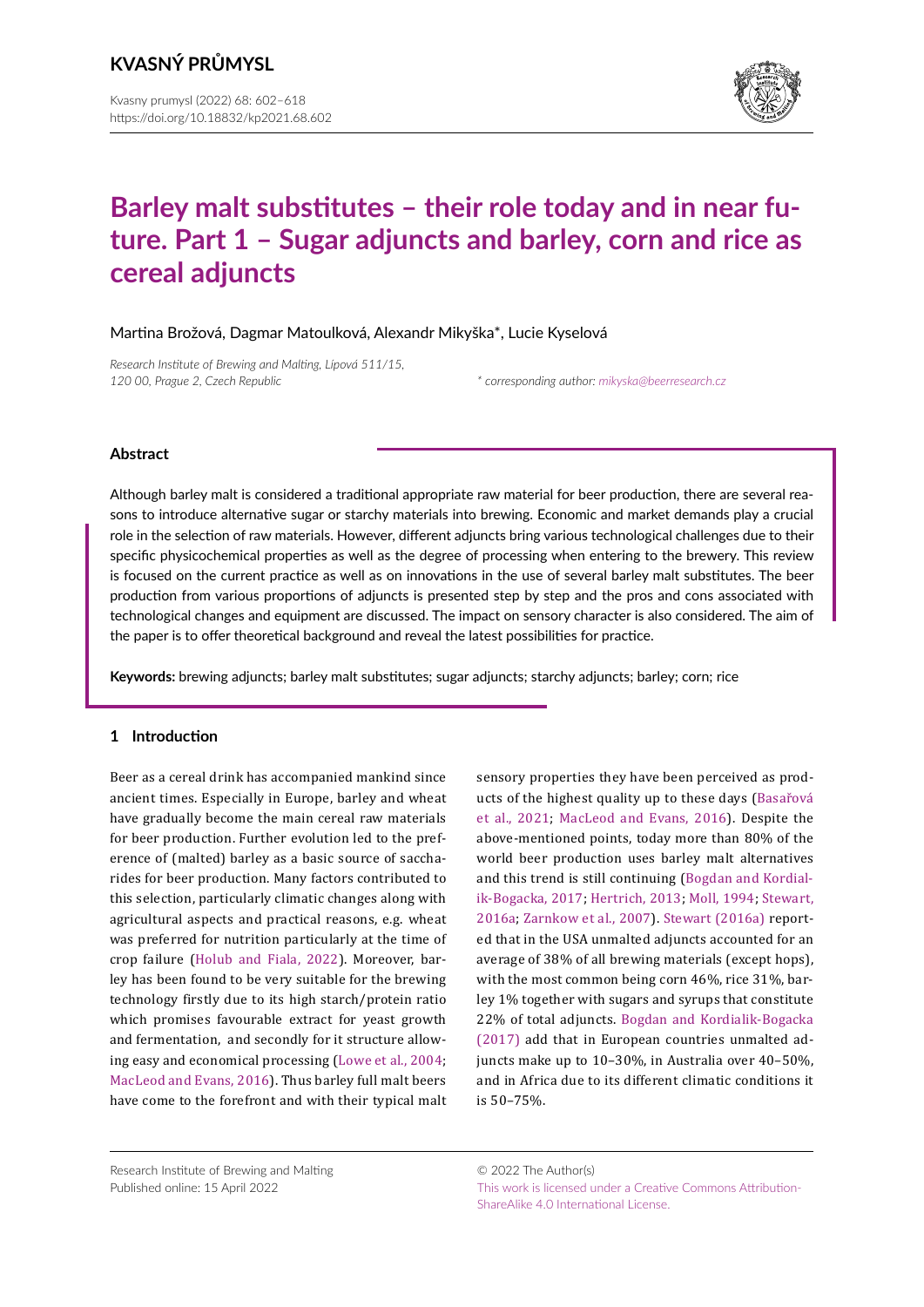M. Brožová et al. Kvasny prumysl (2022) 68: 602–618

These "malt alternatives" or in other words "adjuncts" or "substitutes" are usually understood as a raw material providing such beer extract that is different from barley malt (Basařová et al., 2021; [Stewart, 2016a\)](#page-16-0). They are generally divided according to their state of matter into solid or liquid, or according to the type of extractive substances into starchy and sugar adjuncts (Basařová et al., 2021; [Helstad, 2013\)](#page-15-5). This division will be discussed in the following chapters.

The reasons for the worldwide and widespread preference of barley malt alternatives are as follows:

- economic;
- agricultural;
- socio-political;
- environmental;
- health and dietetic;
- sensorial:
- technological.

Malt substitutes are used in brewing mainly from the **economic** point of view and the pressure on production cost still raises. The fermentable saccharides originating from malt alternatives are considerably cheaper than those from malted barley, because malting is an energy intensive process and the price of beer has to reflect among others also this energy cost. For example, [Pore](#page-16-2)[da et al. \(2014\)](#page-16-2) reported that an added share of 30% of unmalted corn can save 8% of the beer cost in Brasil. Aastrup (2010) stated overall savings of 0.5–1.0  $\epsilon$ /hl associated with 100% of unmalted barley grist, including changes in technology and differences in material costs. The real particular savings should be calculated based on local prices and the adopted technology.

**Agricultural** aspect is closely linked to economic reasons. In general, diverse crops including (pseudo)cereals can thrive in different geographical areas. Some territories are not suitable for barley growing but other (pseudo) cereals are abundant. The beer production there is based on local cheap raw materials rather than on expensively imported barley malt [\(Bogdan and Kordialik-Bogacka,](#page-14-0)  [2017\)](#page-14-0) or technically impossible storage, e.g. tropical areas [\(Dabija et al., 2021](#page-14-1)). Thus, barley and corn are typical for Europe, rice for Asia, corn for America and sorghum for Africa ([Bogdan and Kordialik-Bogacka, 2017\)](#page-14-0).

Other **socio-political** circumstances, such as economic crises or wars as well as tax regulations, also play an important role in a production strategy. For instance in Japan, the taxes on beer and beer-flavoured products are assessed on the basis of malt content, i.e. less malt equals lower taxes [\(Masayuki, 2018](#page-15-6)).The ban on imports

of barley and barley malt into Nigeria between 1985 and 1999 caused the introduction and spread of malt alternatives, which persist to this day, even though the ban is no longer in force ([Kok et al., 2019;](#page-15-7) [Taylor et al., 2013](#page-16-3)). Also the famous Bavarian Beer Purity Law (*Reinheitsgebot*) regulates ingredients for beer production and precludes the replacement of malt by other sources of starch or sugar (Basařová et al., 2021). Currently, most breweries in Germany, Norway and Greece follow *Reinheitsgebot*  [\(Stewart, 2016a\)](#page-16-0) as well as many other breweries around the world claim to comply with this regulation mainly due to a marketing strategy [\(Beer Cartel, 2018;](#page-14-2) [German](#page-15-8) [Culture, 2022;](#page-15-8) [Kok et al., 2019\)](#page-15-7).

Further, malt substitutes have turned increasingly important in terms of **environmental** sustainability and the availability of raw materials due to climate change. Carbon emissions are principally in proportion to energy consumption, therefore unmalted (pseudo)cereal alternatives are an attractive choice for reducing the carbon footprint of malting and brewing chain. To give an idea, the intensive agricultural production of barley, which employ multiple tilling together with application of fertilizers and pesticides, accounts for 241 kg  $CO_2^{\ e}/t$ . Energetically demanding malting process add up other 217 kg  $CO_2^{\ e}/t$ ([Muntons, 2020\)](#page-15-9). Thus barley malt production accounts for a considerable proportion of total  $\mathsf{U}_{2}$  emissions released during beer production. Numerical expressions differ significantly depending on a calculation method and the assumptions on which it is based ([Amienyo and](#page-14-3) [Azapagic, 2016](#page-14-3)). Just to give an idea: according to [BIER](#page-14-4)  $(2012)$  CO<sub>2</sub> emissions for barley malt accounted for 39% of the entire malting-brewing chain in Europe and 33% in North America. Aastrup (2010) reported that a complete replacement of malt by raw barley can reduce  $\text{CO}_2$  emissions by 8%. Also saving the water used for grain steeping and germination should be mentioned as a step for reducing of environmental burden [\(Kok et al., 2019\)](#page-15-7).

The global climate change is expected to have important implications for barley production. Crop and economic models have predicted that extreme weather can cause a significant reduction in barley yields worldwide with a potential loss of up to 17% ([Xie et al., 2018](#page-16-4)). The use of many barley substitutes may therefore play a role in securing the supply of raw materials for brewing in the future. One of the sustainable barley alternatives seems to be corn, because the climate change is not expected to have a serious negative impact on corn in the USA and China according to predictive models ([Li et al., 2011\)](#page-15-10).

**Health and dietetic** circumstances cannot be overlooked even in the case of beer. Malt substitutes represent important raw materials in the production of beers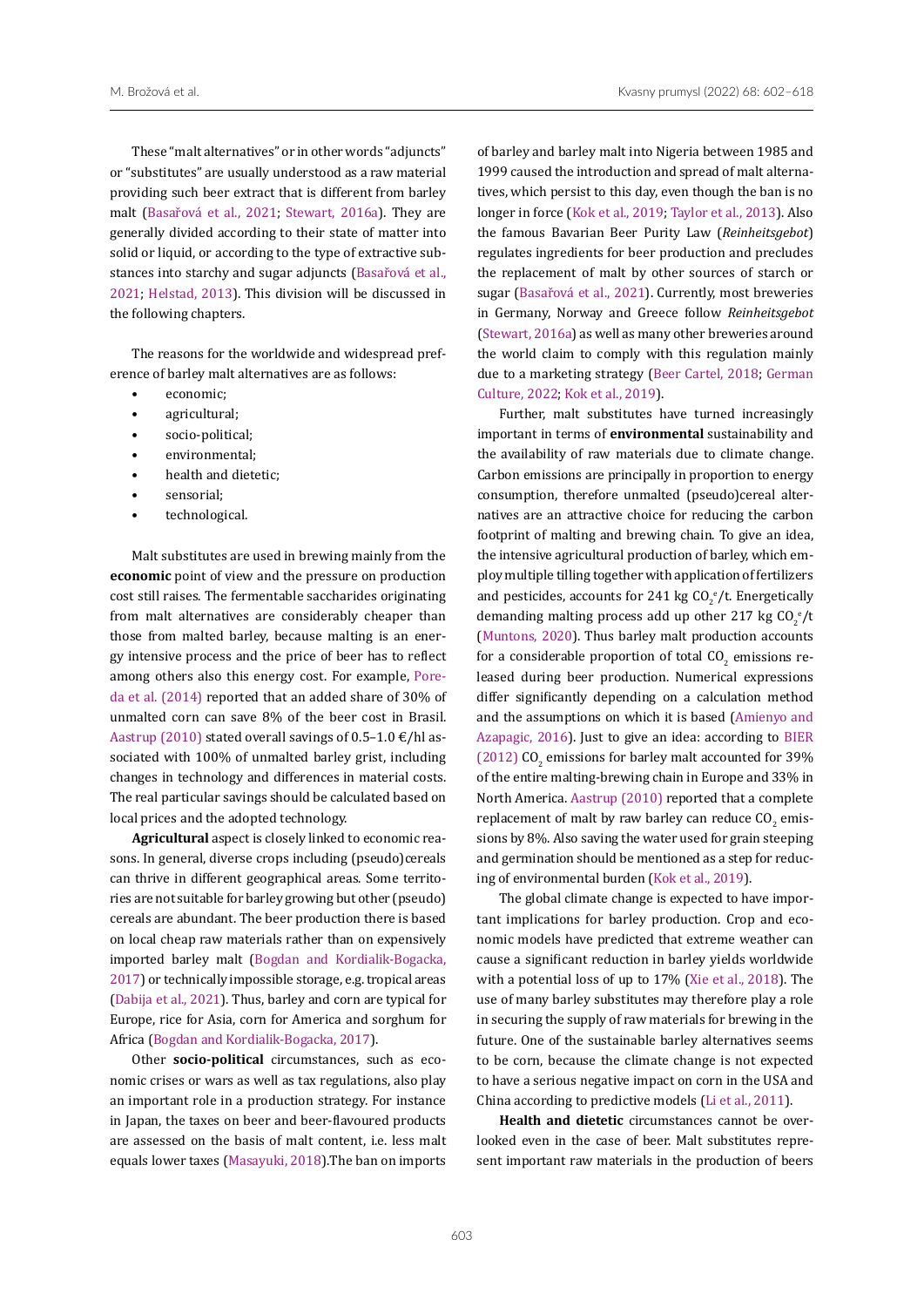intended for a specific group of people such as celiacs. These gluten free beers cannot be produced from barley, wheat or rye but from gluten-free cereals such as sorghum, buckwheat, rice or corn. Oat, with its favourable protein composition, is on the threshold of safety for gluten intolerance, so it appears to be a promising raw material with low gliadin content [\(Kordialik-Bogacka et al., 2014](#page-15-11)).

The interest in malt substitutes is growing due to the effort to improve **sensory properties** or find new attractive ones, which is in line with the worldwide boom of innovative and completely different products [\(Bogdan and Kor](#page-14-0)[dialik-Bogacka, 2017\)](#page-14-0). Also, several already existing and popular beverages cannot be produced without adjuncts, e.g. German wheat beers and similar Belgian and Northern European whites or Belgian lambics [\(Hertrich, 2013\)](#page-15-3). The general **technological aspect** goes hand in hand with the focus on sensory properties. In this regard malt adjuncts can improve colloidal stability and shelf-life especially in case of low-alcoholic and lighter beers [\(Bogdan and Kor](#page-14-0)[dialik-Bogacka, 2017](#page-14-0); Goldammer, 2008; [Hertrich, 2013\)](#page-15-3). They can greatly facilitate the beer stabilization due to the low content of soluble proteins and negligible amount of polyphenolic compounds (with the exception of unmalted barley) (Basařová et al., 2021; Goldammer, 2008; [Hertrich,](#page-15-3)  [2013](#page-15-3)). The use of substitutes enables to reach a higher attenuation degree, which is useful in the production of high-alcoholic or on contrary low-alcoholic beers (Basařová et al., 2021; [Bogdan and Kordialik-Bogacka, 2017](#page-14-0); [Gallagher et al., 2004](#page-15-12); [Hertrich, 2013](#page-15-3)). Furthermore, it has been reported many times that a small portion of unmalted adjuncts can significantly alter the sensory profile of beer and this small change in recipe leads to a product with a completely new flavour ([Kordialik-Bogacka et al., 2014](#page-15-11); [Piddocke et al., 2009](#page-16-5); [Yeo and Liu, 2014\)](#page-16-6).

The impact of alternative raw materials on sensory characteristic can be positive as well as negative, depending on product specifics. For example, colour is usually lighter, mouthfeel and beer body are more delicate and less full, foaming is less intensive and less stable ([Hertrich, 2013\)](#page-15-3).

It must be added that despite the many aforementioned benefits, replacement of classical barley malt also brings some technological challenges including deteriorated fermentation due to the low level of free amino nitrogen (FAN) (Basařová et al., 2021; [Hertrich, 2013;](#page-15-3) [Kunz et](#page-15-13)  [al., 2012\)](#page-15-13), higher temperatures needed for gelatinisation of starch not originated from malt barley or lower enzymatic potential and associated lower brewing yields (Basařová et al., 2021). However, scientific knowledge contributes to a deeper understanding of the brewing process and the undesirable consequences of the used malt substitutes can be minimized with modern means in particular due to a large selection of enzyme preparations [\(Kunz et al., 2012](#page-15-13)).

The objectives of this review are to present the current knowledge on the use of malt substitutes from a practical point of view. The latest scientific studies on the application of sugar adjuncts and three main cereal adjuncts are presented and discussed. The paper also deals with specifics of the technological processing of individual cereals, evaluation of positive and negative aspects of their use, possible degree of surrogation as well as sensory properties of the resulting beer. Nonetheless, more cereals, pseudo-cereals and less significant starchy tubers will be included and discussed in Part 2.

### **2 Sugar adjuncts**

Sugar adjuncts are preparations based on the content of soluble saccharides, i.e. simple fermentable sugars such as glucose, fructose, maltose or saccharose that can be accompanied with more complex non-fermentable dextrins. They are available either as solids or as liquids. They usually come from agricultural sources rich in sugar (e.g. sugar cane/beet) or starch (e.g. cereals, potatoes). The latter starchy material enters the brewing process only after the conversion into soluble saccharides. The most used sugar supplements are the following:

- **Granulated saccharose** (solid) comes from sugar cane or sugar beet. Chemically, it is a disaccharide composed of simple fermentable sugars glucose and fructose. Yeasts are not able to ferment this disaccharide directly but its hydrolysis to glucose and fructose is required. Hydrolysis occurs either by heating in acidic solution such as wort or by the yeast action. Yeast enzyme invertase cleaves the saccharose into building units, i.e. glucose and fructose, which can be transported into yeasts across the cell membrane. Granulated sugar can be applied directly to the wort kettle. A better yet practice is its dissolution in water before addition to wort.
- **Saccharose-based syrups** (liquid) derived from sugar cane or sugar beet. A number of similar products are available on the market. For example, cane-sugar syrups are based on sugar cane but also sugar beet and can be supplemented with invert sugar; invert syrups which are hydrolysed sucrose syrups resulting in the mixture of glucose and fructose; or popular Belgian "candi sugar" which is sucrose syrups often highly caramelized and intended for special beers [\(Stewart, 2016a](#page-16-0); [Stewart, 2016b](#page-16-7)).
- **Starch-based syrups** (liquid) are produced from various cereals or potatoes. Acidic enzymatic or combined hydrolysis of starch ensures to supply syrups with sim-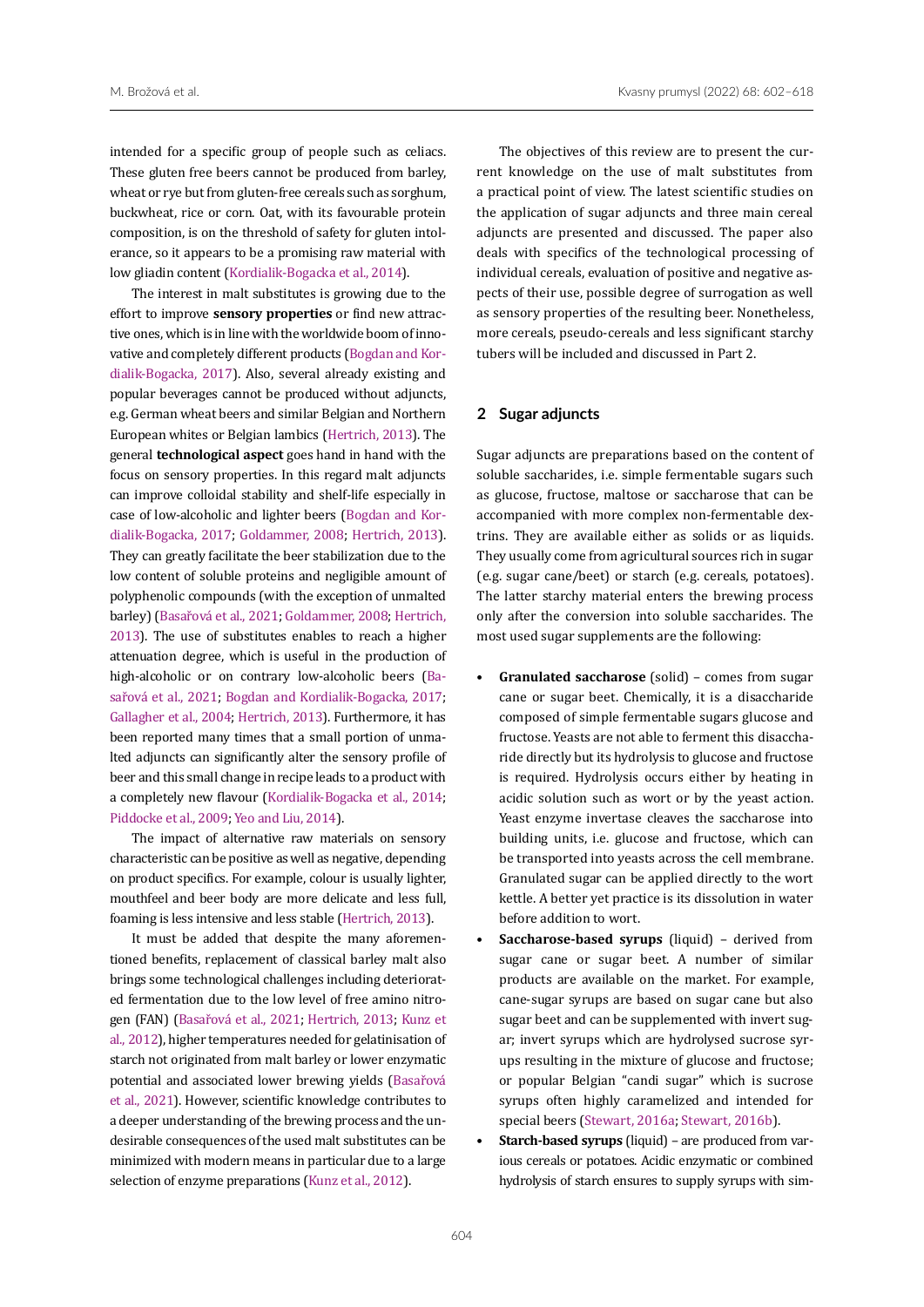ilar carbohydrate composition to sweet-wort, i.e. 10– 15% glucose, 2% fructose, 2% sucrose, 50–60% maltose, 10–15% maltotriose and 20–30% dextrins. The modern technology enables the production of special syrups with different properties and degrees of fermentability.

- Glucose syrups are a product of acidic/enzymatic starch hydrolysis with a various degree of conversion expressed as dextrose equivalent units (DE). This indicates the amount of dextrose in the dry matter, i.e. the value of pure starch would be 0, while pure solid dextrose would be equal to 100) [\(Stewart,](#page-16-0)  [2016a\)](#page-16-0). However, DE shows only the level of reducing sugars but says nothing about the composition and technological properties. This glucose syrup is mainly produced from corn, so the well-known designation as corn syrup can be often found.
- Maltose syrups advisable for the production of special beers due to the possibility to choose and precisely define the content of fermentable and non-fermentable saccharides. The prevailing sugar is maltose.
- **• Malt syrups/extracts** (hopped or unhopped) are concentrated unfermented wort usually produced in the form of sweet viscous liquid. They are very popular for homebrewers and microbrewers. The market offers a number of variants based especially on different proportions of dark and special malts, thus resulting in products of various flavours and colours so that it is possible to produce beer according to the selected beer style. Moreover, extracts with added enzymatic power are also produced. These are intended for brewing with unmalted adjuncts. The main advantage of the extracts is the composition comparable to common wort. They contain a high level of well-fermentable maltose (60–70%) as well as other components necessary for smooth fermentation such as vitamins, lipids or trace elements (Basařová et al., 2021; [Bogdan and Kordial](#page-14-0)[ik-Bogacka, 2017](#page-14-0); Goldammer, 2008; [Stewart, 2016a\)](#page-16-0).

The sugar adjuncts are usually added directly into the kettle during the wort boiling stage and that is why they are sometimes called kettle adjuncts. The application of these highly concentrated sugar solutions substantially increases fermentability of the wort and thus very effectively expands the brewery capacity, which is successfully employed in high gravity brewing (HGB). Their application at later production stages is also possible, for instance in case of secondary fermentation in tanks, casks or bottles to obtain beer with finer sensory properties [\(Stewart, 2016a](#page-16-0)).

The advantages of sugar adjuncts usage lies in the smaller space requirements for their storage and almost no need to alter the technological equipment. Moreover, energy savings, together with costs associated with handling and pre-treatment of cereals, are not negligible [\(Bogdan and Kordialik-Bogacka, 2017](#page-14-0)). Sugar substitutes facilitate achieving a higher degree of attenuation associated with a higher alcohol content. Their use also leads to decreased level of nitrogenous and polyphenolic substances, which is reflected in reduced foaming (Basařová et al., 2021; [Helstad, 2013;](#page-15-5) [Lloyd, 1986](#page-15-14)).

However, the use of sugar adjuncts also brings some negative impacts such as high susceptibility to microbial contamination especially in case of malt extracts and syrups with high nitrogen contents. Therefore higher demands on the sanitation of storage of containers have to be taken into account (Basařová et al., 2021; [Šavel, 2015](#page-16-8)). Also several cases of deteriorated syrup colour have been recorded and these were caused by a long-term storage at elevated temperatures, which triggered melanoidin formation. This applies to breweries storing large volumes of syrups or those far from suppliers ([Stewart,](#page-16-0) [2016a\)](#page-16-0). In addition, long storage of highly concentrated sugar solution can lead to sugar crystallization [\(Bogdan](#page-14-0) [and Kordialik-Bogacka, 2017\)](#page-14-0).

|                      | <b>Advantages</b>                      | <b>Disadvantages</b>          |  |
|----------------------|----------------------------------------|-------------------------------|--|
|                      | storage                                | ↑ risk of contamination       |  |
|                      | $\downarrow$ modification of equipment | ↑ sanitation requirements     |  |
| <b>Technological</b> | expansion of brewery's capacity        | poor fermentation             |  |
|                      | high gravity brewing                   | ↑ nutrient needs for yeasts   |  |
|                      | ↑ attenuation degree                   | long-term storage temperature |  |
|                      | ↑ alcohol content                      |                               |  |
| <b>Biochemical</b>   | $\downarrow$ nitrogen content          | ↑ nitrogen content            |  |
|                      | ↑ polyphenol content                   |                               |  |
|                      | ↑ colour - lighter beers               | less full beers               |  |
| <b>Sensorial</b>     |                                        | less foaming                  |  |

<span id="page-3-0"></span>*Table 1 A general overview of positive and negative effects of sugar adjuncts in brewing technology*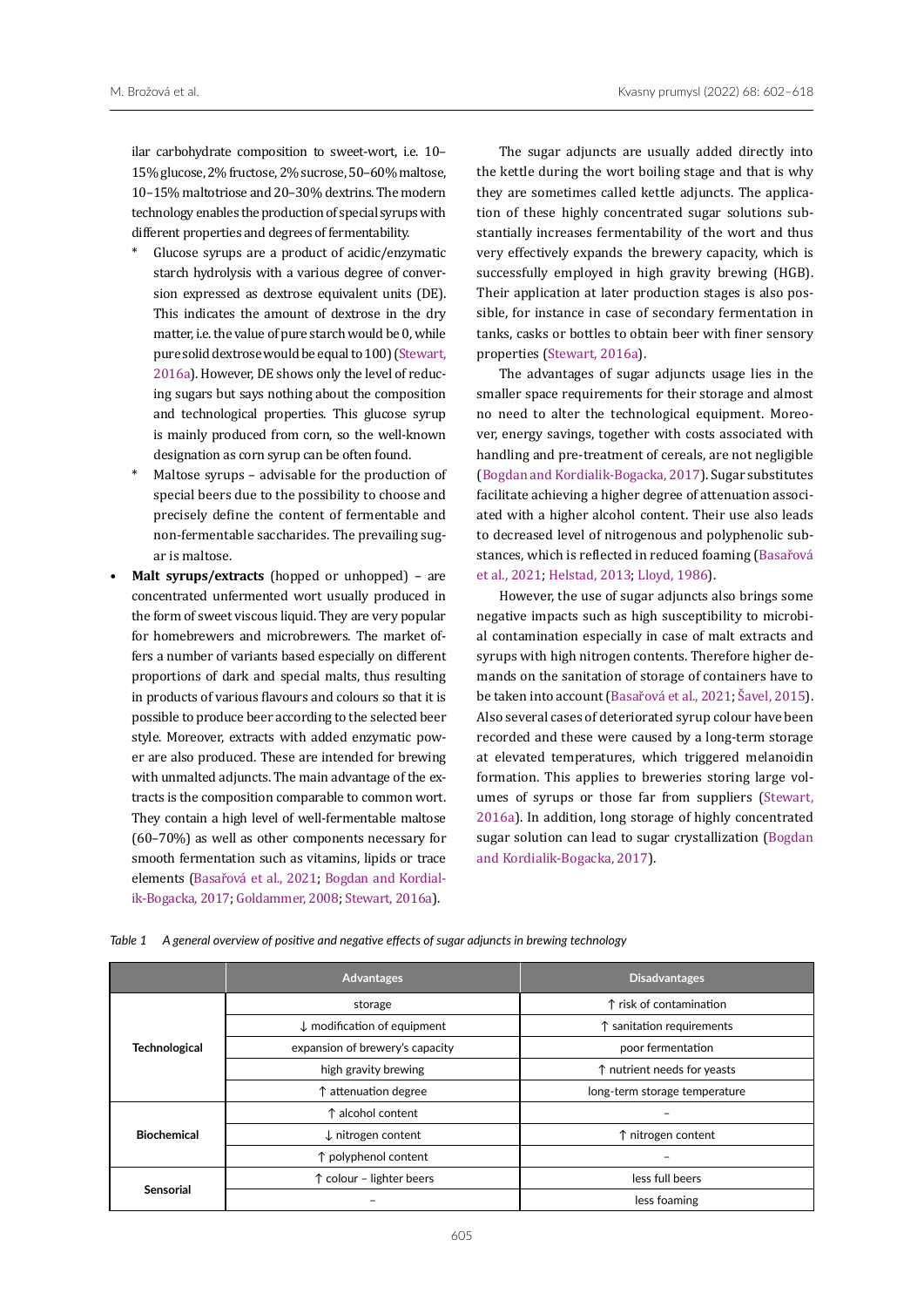Furthermore, a higher percentage of sugar-based supplements may slow down or completely stop the main fermentation due to suppressing maltose utilization at excessive glucose levels that is sometimes referred to as glucose effect, i.e. the yeasts prefer monosaccharide glucose to disaccharide maltose ([Stewart, 2016b](#page-16-7)). Therefore, it is suggested to carefully monitor the course of fermentation and to supplement basic nutrients such as nitrogenous substances during fermentation if necessary or to increase the inoculation rate and not to re-inoculate with the used yeasts. To suppress the negative effect of sugar adjuncts on the fermentation, it is recommended to use them only up to 10% of grist [\(Helstad, 2013](#page-15-5); [Hertrich, 2013](#page-15-3); [Lloyd, 1986](#page-15-14)). A brief and clear summary of the advantages and disadvantages of using sugar adjuncts in brewing is given in [Table 1.](#page-3-0)

# **3 Starchy adjuncts**

There are numerous crops that can serve as an effective alternative to barley malt for beer brewing. Current technologies together with a wide offer of commercial enzymes, including thermostable ones, make it possible to brew beer with 100% unmalted barley and over 60% corn, rice or wheat [\(Stewart, 2016a](#page-16-0)).

 Any raw materials rich in starch or other similar polysaccharides can constitute starchy adjuncts. However, it is necessary to take into account not only readily available starch, but also the nature of starch in terms of its processing in beer production ([Hertrich, 2013](#page-15-3)).

The term "mash vessel adjuncts" or "cooker mash adjuncts" can be found in literature or heard among brewers in connection with starchy substitutes. "Mash vessel adjuncts" refer to a starchy material that is not pre-cooked in the brewery and can be added directly to the mash. e.g. wheat flour, corn flakes, rice grits as well as micronized or torrefied grains ([Bogdan and Kordial](#page-14-0)[ik-Bogacka, 2017](#page-14-0)). While those products, whose starch is present in a native form and requires pre-gelatinisation in an additional cooker, are known as "cooker mash adjuncts" (Goldammer, 2008).

#### *3.1 Cereal malted and unmalted alternatives in brewing*

In general, unmalted cereal adjuncts offer more or less cheaper starch, little or no enzymatic activity as well as little or no soluble nitrogen. The effect on organoleptic properties is sometimes neglected, however a certain impact on sensory quality of beer has been proven. For instance unmalted barley contributes to a stronger and harsher character of beer. Corn, on the other hand, provides beer fullness and a clean taste and aroma, wheat offers dryness and rich aroma. Rice gives the beer a typical light taste with supported drinkability ([Bogdan and Kordialik-Bogacka, 2017;](#page-14-0) [Stewart, 2016a](#page-16-0); [Stewart, 2016b\)](#page-16-7).

The cereal grain contains starch composed of approximately 25% linear amylose and 75% branched

<span id="page-4-0"></span>**Table 2** *Scientific classification of starchy cereals used as barley malt alternatives according to the Integrated Taxonomic Information System (ITIS, 2022)*

| <b>Taxonomy Hierarchy</b> | Latin                  | <b>English</b>  |
|---------------------------|------------------------|-----------------|
| Kingdom                   | Plantae                | plants          |
| Subkingdom                | Viridiplantae          | green plants    |
| Infrakingdom              | Streptophyta           | land plants     |
| Superdivision             | Embryophyta            |                 |
| Division                  | Tracheophyta           | vascular plants |
| Subdivision               | Spermatophytina        | seed plants     |
| Class                     | Magnoliopsida          |                 |
| Superorder                | Lilianae               | monocots        |
| Order                     | Poales                 |                 |
| Family                    | Poaceae                | grasses         |
| Genus                     | Hordeum L.             | barley          |
|                           | Triticum L.            | wheat           |
|                           | Zea L.                 | corn            |
|                           | Avena L.               | oats            |
|                           | Sorghum Moench         | sorghum         |
|                           | Secale L.              | rye             |
|                           | X Triticosecale Wittm. | triticale       |

amylopectin. Variation in starch composition and structure across the species and varieties are common ([Hertrich, 2013](#page-15-3); [Stewart, 2016a](#page-16-0)), although cereal plants are botanically closely related ([Table 2](#page-4-0)) – all are currently classified in the same grass family – *Poaceae*. In addition to starch, cereals contain bran and germ components, i.e. nonstarch polysaccharides, lipids and other substances potentially harmful in beer brewing ([Her](#page-15-3)[trich, 2013\)](#page-15-3).

The first requirement in the processing of cereal alternatives is to obtain starch and to eliminate undesirable components. Then the starch is hydrolysed into fermentable sugars, especially glucose, maltose and maltotriose. The cereal pre-treat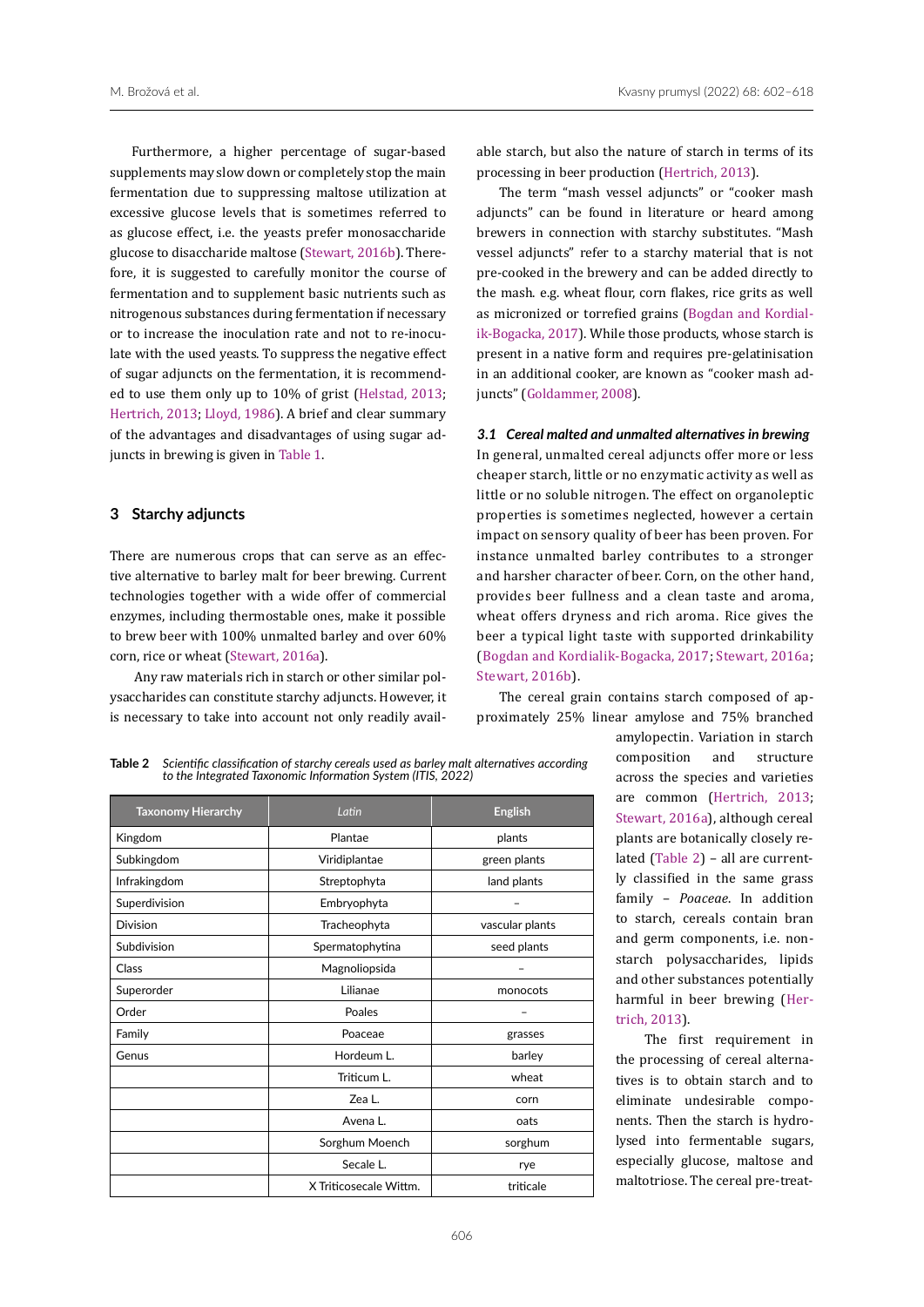ment and hydrolysis procedure depend on the form of cereal adjuncts. Several basic types of adjuncts can be used in brewing technologies:

- Raw cereal grain;
- Malted cereals;
- Unmalted cereals in the form of certain milling products such as:
	- Flours:
	- Coarse grits;
	- Flakes whole grains or coarse grits heated and rolled;
	- \* Extruded flakes the material in an extruder turns into paste thanks to the combined effect of high temperature and pressure. These conditions crack and gelatinise the starchy granules and at the end of the process the mass is extruded into an environment with normal temperature and pressure, which leads to a rapid expansion of the product;
	- \* Torrefied cereals the grain passes through a stream of hot air at 260°C, which disrupts the cell structure, followed by direct rolling and cooling. No handling or dust problems are associated with the use of torrefied cereals ([Stewart, 2016a\)](#page-16-0);
	- Micronized cereals the grain is subjected to infrared radiation that heats and vibrates the starch molecules, causing their swelling and softening, followed by immediate rolling or flaking;
- Refined starches, starch extracts, syrups and concentrates;
- Special malt substitutes, e.g. green malt (Basařová et al., 2021; Goldammer, 2008; [Helstad, 2013](#page-15-5); [Hertrich,](#page-15-3)  [2013;](#page-15-3) [Kok et al., 2019;](#page-15-7) [Stewart, 2016a](#page-16-0)).

Pre-treatment of grain starch practically requires its solubilization, which is based on two fundamental principles, i.e. gelatinisation and liquefaction. This means that the starch granules absorb water until they rupture as a result of hydration. The grain content goes into solution, increasing its viscosity. At this stage, amylose and amylopectin molecules come into contact with amylolytic enzymes ([Hertrich, 2013](#page-15-3)). Gelatinisation takes places over a range of certain temperatures. These temperatures are specific to the different cereal species ([Table](#page-5-0) 3), their varieties and even to a particular growing year determining the harvest quality. As for the brewing purposes, gelatinisation can be performed either in a separate cereal cooking vessel, typically for corn, rice, and sorghum or the process can take place directly in a main mash tun, usual for unmalted barley or wheat (Goldammer, 2008; [Hertrich, 2013;](#page-15-3) [Lloyd, 1986;](#page-15-14) [Stewart, 2016a](#page-16-0)). If a cooking vessel is not available in the brewery, then any cereal supplement is processed directly in a mash tun, but a different schedule with prolonged rest periods must be included (Goldammer, 2008; [Lloyd, 1986](#page-15-14)).

The above-mentioned milling products are also added directly into a mash tun, since the starch gelatinisation took place during its production process outside the brewery [\(Stewart, 2016b\)](#page-16-7).

In addition to starch pre-gelatinisation, there is also a need to focus on removing non-starch undesirable components such as β-glucans and lipids. β-Glucans are nonstarch polysaccharides typical of barley cell walls of the aleurone layer. They are particularly undesirable due to the raise of wort viscosity and the difficulties they cause during separation processes ([Lowe et al., 2004\)](#page-15-1). Lipids are generally considered harmful in brewing, mainly in conjunction with deteriorated flavour during beer ageing. The high lipid contents are typical for cereals other than barley. However, there is no common approach to lipid reduction because their distribution varies between cereals [\(Hertrich, 2013\)](#page-15-3).

The important and probably the most discussed point in the technology of unmalted cereal substitutes is a lack of necessary enzymes including the enzymes of amylolytic, proteolytic and cytolytic nature. They developed during malting, and therefore their deficiency is substantial, especially at a higher percentage of unmalted adjuncts in grist ([Yorke et al., 2021\)](#page-16-9). Thus, mashing (an operation based

<span id="page-5-0"></span>**Table 3** *The range of gelatinisation temperatures of cereal adjuncts according to [Briggs et al. \(2004\)](#page-14-5) and [Hertrich \(2013\)](#page-15-3) and % of achievable extract ([Briggs et al., 2004\)](#page-14-5)*

| Cereal adjunct | <b>Gelatinisation temp.</b><br>(Briggs et al., 2004)<br>[°C] | <b>Gelatinisation temp.</b><br>(Hertrich, 2013)<br>[°C] | Extract<br>(Briggs et al., 2004)<br>$[\%]$ |
|----------------|--------------------------------------------------------------|---------------------------------------------------------|--------------------------------------------|
| <b>Barley</b>  | $60 - 62$                                                    | $58 - 65$                                               | 70                                         |
| Corn           | $62 - 77$                                                    | $72 - 78$                                               | 78                                         |
| Rice           | $60 - 82$                                                    | $70 - 85$                                               | 84                                         |
| Wheat          | $52 - 66$                                                    | $55 - 60$                                               | 75                                         |
| Sorghum        | $69 - 75$                                                    | $69 - 75$                                               | 82                                         |
| Oats           | $52 - 64$                                                    | $57 - 72$                                               | 72                                         |
| Rye            | $50 - 62$                                                    | $55 - 60$                                               | 74                                         |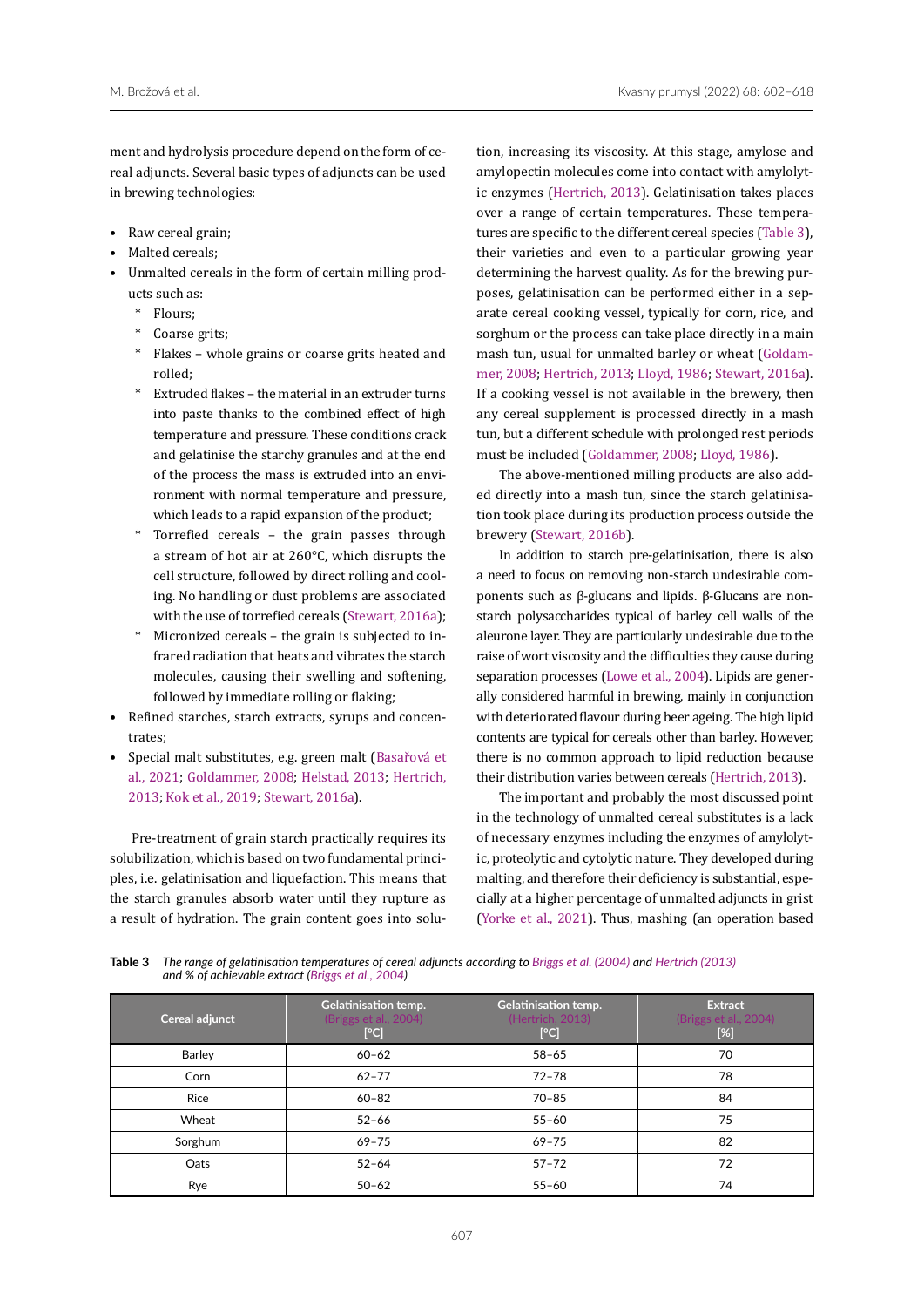on enzymatic breakdown of high molecular compounds) must take place either in the presence of the relevant proportion of high quality malt that provides the enzymes, or they are supplemented in the form of exogenous microbial enzymes [\(Bogdan and Kordialik-Bogacka, 2017\)](#page-14-0).

This chapter can be concluded by summarizing that the chemical composition of various cereals is crucial for brewing industry because different proportions of several substances will impact the whole technological chain such as milling, mashing, wort composition, fermentation, etc., as well as organoleptic properties of beer. In particular, the impact of cereal adjuncts on beer aroma and flavour has recently been a hot topic in scientific literature.

# *3.2 Barley*

In traditional brewing countries, barley malt is an essential raw material, which at the same time determines the beer quality [\(Lowe et al., 2004](#page-15-1); [MacLeod and Evans,](#page-15-2)  [2016;](#page-15-2) [Šavel, 2015](#page-16-8)). Nevertheless, the application of lower shares of unmalted barley, i.e. up to 40% of the total grist, is a well-described and established practice in the beer production. The advantages of using unmalted barley lie mainly in its significantly lower price compared to malted barley as well as in its composition similar to barley malt, which allows to preserve the organoleptic properties of beer ([Dongmo et al., 2013](#page-14-6); [Šavel, 2015](#page-16-8)). However, higher proportions of unmalted barley, i.e. 50% and more, lead to deterioration of the technological process and the beer character ([Kunz et al., 2012](#page-15-13)).

At first the enzymatic deficit of unmalted barley must be taken into account. Insufficient (unmalted barley) or no (pre-gelatinised starch) cytolytic, proteolytic and amylolytic activity are associated with technological obstacles such as lower extracts yields, impaired filterability and fermentability of wort [\(Dongmo et al., 2013;](#page-14-6) [Kok et al.,](#page-15-7)  [2019](#page-15-7)). Adding commercial enzymes derived from bacterial cultures can solve these complications. At the same time, the enzyme application can improve other parameters, including filterability or antioxidant potential of beer, which is associated with ageing stability [\(Grooth et al., 2013](#page-15-15)[; Kunz](#page-15-16)  [et al., 2011](#page-15-16); [Steiner et al., 2012\)](#page-16-10). The industrial production of enzymes responds to the increased demand caused by extended employment of unmalted adjuncts. Due to the already well-supplied market, nowadays it is possible to compensate for the malting process and to replace malt with 100% of unmalted barley, while the malt quality is comparable to wort made of malt (Aastrup, 2010; [Dongmo](#page-14-6)  [et al., 2013;](#page-14-6) [Goode et al., 2005](#page-15-17); [Kunz et al., 2012;](#page-15-13) [Schoenen](#page-16-11)[berg and Kreisz, 2010;](#page-16-11) [Steiner et al., 2012;](#page-16-10) [Stewart, 2016a](#page-16-0); [Zhuang et al., 2017\)](#page-16-12). Endogenous enzymes of raw barley (e.g. β-amylase, proteases) together with commercial microbial preparations make it possible to achieve very efficient beer brewing, while the technological process and sensory character are comparable with full-malt beers [\(Dongmo et al., 2013](#page-14-6)). The only issue is the price and its reflection in the overall production cost and legislative measures that may restrict the use of enzyme preparations in some countries. It is stated that adding up to 40% or even 50% of unmalted barley can be performed without enzyme supplements because malt enzymes deliver the sufficient enzymatic activity [\(Dongmo et al., 2013\)](#page-14-6).

[Table 4](#page-8-0) presents scientific studies published over the last 10 years that have focused on the replacement of barley malt with a varying proportion of unmalted barley. Their authors monitored and evaluated a number of parameters and/or tried to find optimal solutions for specific obstacles. Thanks to such research, it is therefore possible to successfully apply higher proportions of unmalted barley in industrial practice with an acceptable effect on sensory quality.

**Pre-gelatinisation.** Unmalted barley may be pre-treated with cooking under mild pressure or with steaming at atmospheric pressure. Then the pre-treatment is followed by rolling in which flakes are formed and their final humidity is 8–10%. Also torrefied, micronized or extruded barley may be included in brewing recipes [\(Yano et al., 2008\)](#page-16-13). However, due to the low gelatinisation temperatures, pre-gelatinisation is not necessary. This practice is typical for instance for some popular stouts [\(Stewart, 2016a](#page-16-0)).

**Milling.** Grain milling is a necessary pre-mashing operation so that the starch and other barley components could be exposed to an intense contact with enzyme molecules. There are roller mills ensuring coarser grist and preserved husk integrity for subsequent lautering, in which the husks form the basis of a filter cake. Hammer mills provide finer grist with unintegrated husks ([Kok et al., 2019](#page-15-7)), whereby the wort is further separated on a mash filter. Unmalted barley grain is noticeably harder with low friability comparing to barley malt [\(Steiner et al., 2012](#page-16-10)). Therefore, more efficient hammer mills or six-roller mills are usually employed in processing of unmalted barley. It is expected that a hammer mill providing very fine grist/flour is more advantageous because its larger surface can ensure easier and faster hydrolysis and more efficient extraction. However, also the extraction of undesirable compounds such as polyphenols must be taken into account.

In general, milling can be performed in dry or wet form, alternatively in dry form with grain conditioning/ moistening. Dry milling leads to high crushing of grain and very fine flour ensuring higher extract recovery together with higher levels of β-glucans ([de Moura and Mathias,](#page-14-7)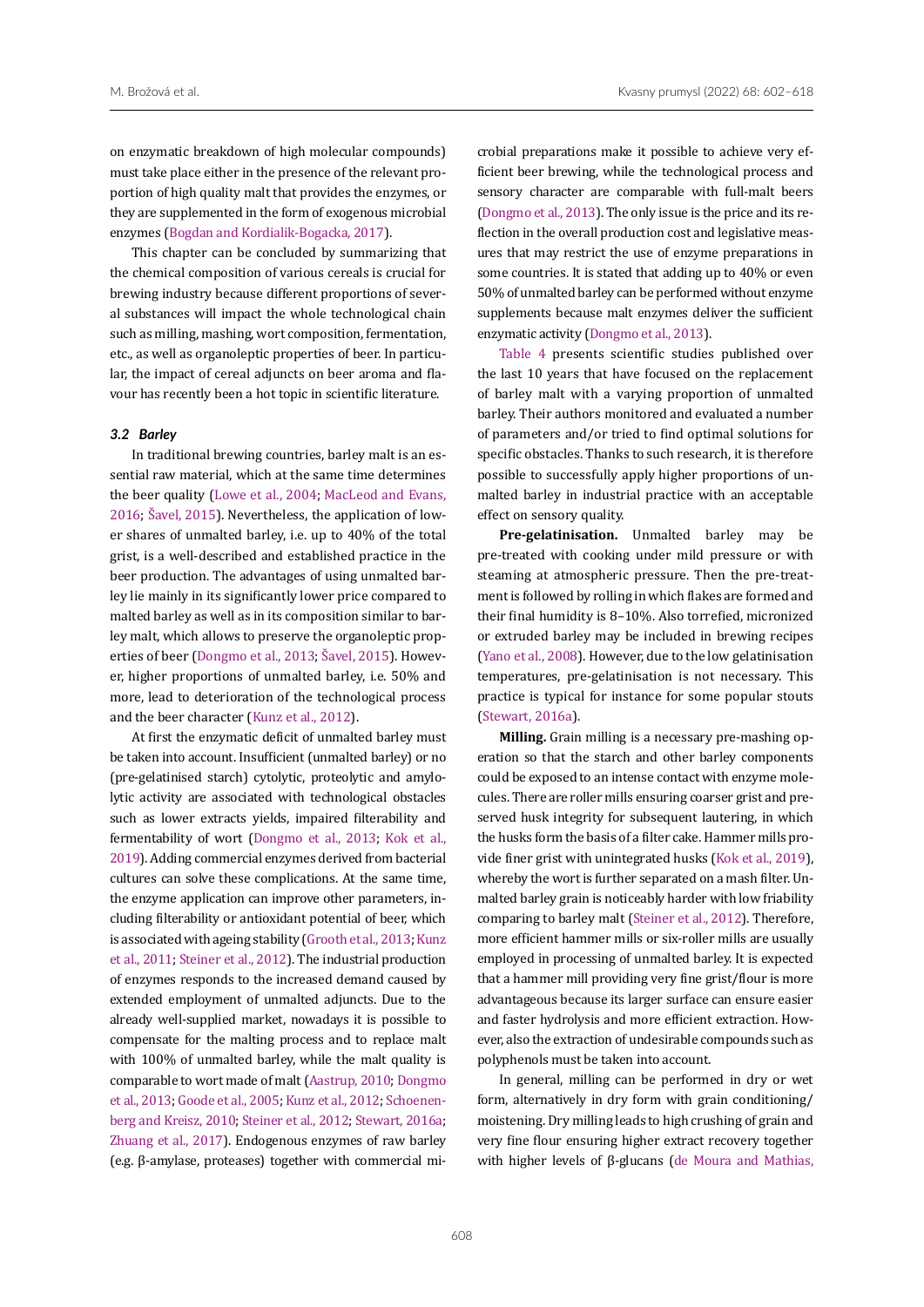[2018](#page-14-7); [Yano et al., 2008\)](#page-16-13). This dry procedure is also associated with higher energy requirements, greater wear of mills as well as higher dust. On the other hand wet or conditioned milling promotes greater grain elasticity accompanied by greater adhesion of the starchy fraction to the husks, which may cause a reduction in extract yield [\(de Moura and Mathias, 2018\)](#page-14-7). Wet or conditioned milling is recommended for tough raw barley grain [\(Bogdan and](#page-14-0)  [Kordialik-Bogacka, 2017\)](#page-14-0). [Curin et al. \(1977\)](#page-14-8) mentioned that the main advantages of wet milling unmalted barley is the reduction or even elimination of a number of negative consequences, such as prolonged lautering or negative impacts on the organoleptic character of the final beer.

[Dongmo et al. \(2013\)](#page-14-6) studied the effect of milling setting (grist quality) of two unmalted barley varieties with regard to filterability and other wort parameters using 100% of unmalted barley in grist. They tested four-roller, six-roller and hammer mill with and without grain conditioning. All experiments exhibited prolonged lautering times, with the longest time recorded when a mash filter was included. The lautering performance was improved considerably when the husks were conditioned and milling resulted in a coarse grist size. The type of milling device depended on the barley variety, i.e. four-roller was effective for Beatrix variety, while six-roller mill for 2300/Irlbach variety. The main conclusion of the work monitoring many parameters is that the barley variety together with milling settings have great impact on the wort quality and course of lautering using 100% unmalted barley. Even if the optimal conditions for lautering are found, some other obstacles can appear, e.g. higher turbidity in wort or beer. [Dongmo et al. \(2013\)](#page-14-6) decreased the turbidity formation by addition of protease and pullulanase during mashing.

[Van Donkelaar et al. \(2016\) f](#page-16-14)ocused on pearling – a method of abrasive milling in barley, which reduces some undesirable components, while maintaining β-amylase activity. The authors tested different barley/malt ratios degree of pearling and two different filter types and found that increasing barley percentage decreases the process performance and the extract yield. Thus, it can be stated pearling brings several benefits such as decrease in the amount of arabinose, S-methylmethionine and anthocyanogen but the mentioned negative effects should be considered as well.

To summarize, milling effectivity depends mainly on grain hardness which is probably determined by the interaction of starch, proteins and β-glucans. High content of proteins and β-glucans is correlated with harder grain, while more starchy barley is on contrary softer [\(Kok et al., 2019\)](#page-15-7). The milling parameters should be therefore set on the basis of the grain properties of a suitably selected variety, taking into account the weather conditions during growing year.

**Mashing.** Milled unmalted barley as well as pre-treated barley in the form of gelatinised starch (e.g. flakes or micronized grain) can be added directly to the mash tun due to reasonable gelatinisation temperatures [\(Table 3](#page-5-0)). In general, mashing temperature profiles and rest periods depend on the degree of endosperm modification of the particular employed grain. Therefore, raw barley requires included and prolonged mashing rests at lower temperatures such as  $\sim$ 45°C and  $\sim$ 52°C, which corresponds to optimal activity β-glucanases and proteases, respectively. The prolonged temperature delays give the enzymes a chance to come into contact with the relevant substances and thus catalyse their hydrolysis. These enzymes are quite sensitive and a rapid transition to higher temperatures can cause them to be inactivated ([Kok et al., 2019](#page-15-7)). It is well known that (un)malted barley contains high levels of β-glucans and arabinoxylans, which make solutions too viscous and thus complicate wort separation. The optimal wort viscosity is ensured primarily by enzymes, which either come from malt or from commercial production. Enzymatic degradation can be enhanced by acidification of mash using lactic acid or lactic acid bacteria [\(Lowe et al., 2004](#page-15-1)).

**Wort separation.** This brewing operation is usually a rather problematic stage due to the filtration efficiency affecting the entire production and yield of the extract. The lautering effectivity is mainly affected by husk integrity, size of grist and sweet wort viscosity [\(Kok et al.,](#page-15-7) [2019](#page-15-7)). As mentioned above, when choosing a hammer mill, the husk is crushed and then usage of mash filter is advantageous. On the contrary, when grinding takes place in roller-mills, then lautering is usually integrated.

Implementation of raw barley is accompanied by a higher wort viscosity which occurs either due to the presence of unmodified parts of cell walls, such as hemicelluloses and arabinoxylans, or is caused by ungelatinised starch granules in the mash. Increased viscosity of sweet wort leads to slow and problematic lautering.

**Wort and beer.** The wort composition depends mainly on the quality of barley, but also on the kind and amounts of added exogenous enzymes as well as on technological procedure.

It was found that increasing a proportion of unmalted barley in grist leads to a decrease in glucose level in the wort. At the same time maltose and maltotriose remain almost maintained when an appropriate mixture of commercial enzymes is used ([Kok et al., 2019;](#page-15-7) [van Donkelaar](#page-16-14) [et al., 2016](#page-16-14); [Zhuang et al., 2017](#page-16-12)).

Another frequently described characteristic is a lower FAN, consisting of free amino acids, low molecular weight peptides and ammonia, which can cause problematic fermentation ([Evans et al., 2014;](#page-14-9) [Kunz et al., 2012\)](#page-15-13). The higher was the proportion of unmalted barly, the lower FAN was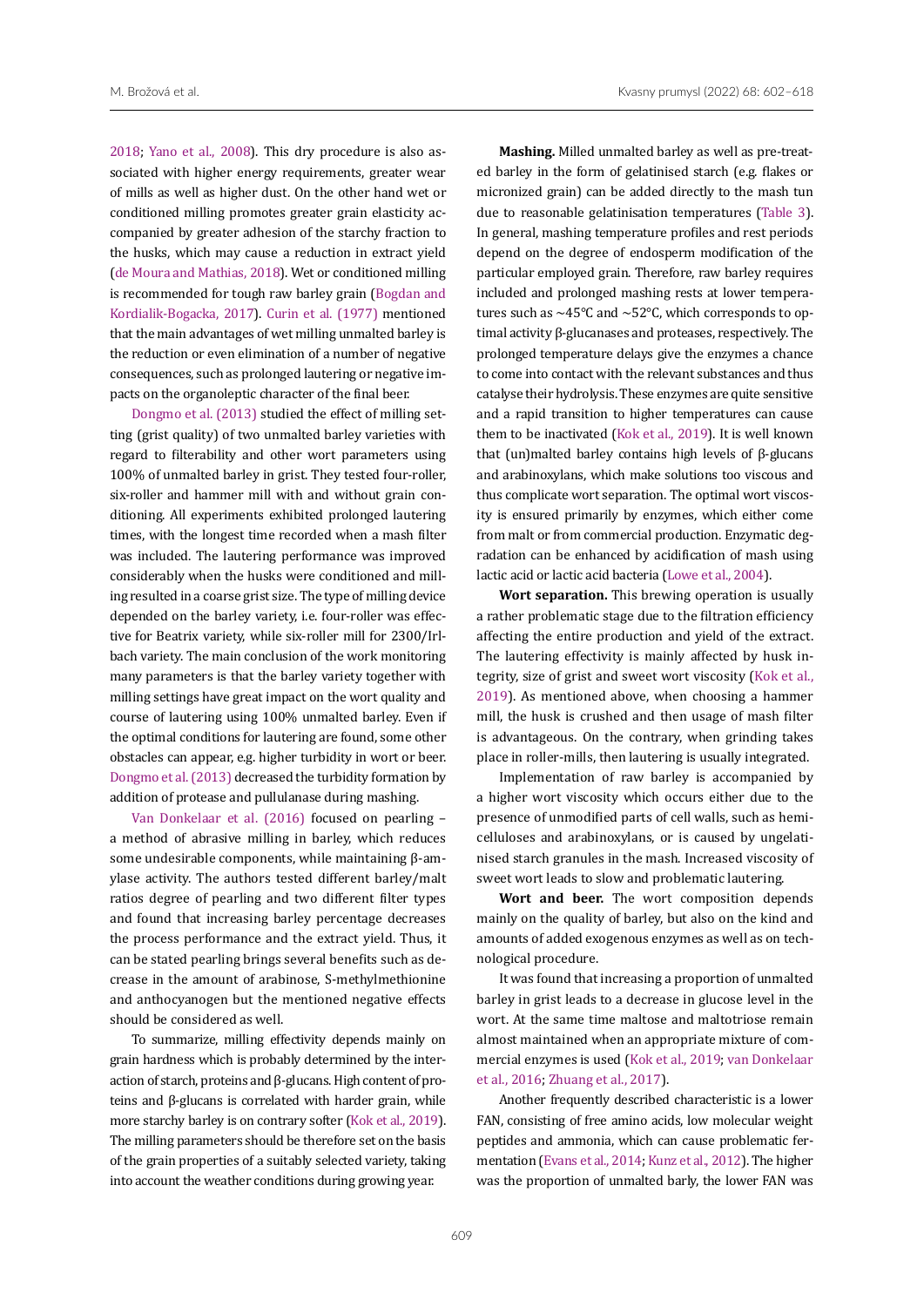detected [\(Kunz et al., 2012](#page-15-13)). Neither commercial enzymes [\(Zhuang et al., 2017](#page-16-12)) nor sufficiently prolonged protein rest (Aastrup, 2010; [Kunz et al., 2012](#page-15-13)) helped to increase FAN.

Only [Lowe et al. \(2004\)](#page-15-1) recorded successful results when proteolytic lactic acid bacteria (LAB) in wort prepared from 50% unmalted barley was used. LAB application led to a satisfactory FAN and an overall positive effect on the wort quality including a significant reduction in β-glucans associated with improved separation processes.

Increasing level of β-glucans is also a typical feature accompanying rising share of raw barley ([Kunz et al.,](#page-15-13)  [2012;](#page-15-13) [Lowe et al., 2004\)](#page-15-1).

There are different opinions with respect to the influence of unmalted barley on beer quality and flavour ([Kunz](#page-15-13)  [et al., 2012\)](#page-15-13). Early studies quite often stated that beers prepared from high proportions of unmalted barley are harsh and astringent. Reportedly, lowering the wort pH to 4.9 before boiling helps to avoid these undesirable sensory perceptions ([Šavel, 2015\)](#page-16-8). Sensory properties of beer made from unmalted barley are determined by a number of factors. The literature describes several common features that can be more or less generalized. Certainly, it is true that the higher percentage of unmalted barley, the greater is the risk of sensory defects in beer. For example, [Kunz et al. \(2012\)](#page-15-13) stated that the taste of beers produced from raw barley up to 50% were rated slightly better than whole malt beers. Furthermore, the share of unmalted barley up to 75% showed equivalent rating with allmalt beers. Only beers with a barley proportion of 90% demonstrated astringent and abrasive bitterness. [Steiner](#page-16-10) [et al. \(2012\)](#page-16-10) pointed to not enough body or mouthfeel at beer brewed with 100% barley. On the other hand,

| Grist*                             | The aim of study                                                                  | <b>Enzymes</b>                                                                                                                                                 | <b>Brewing Scale</b>       | <b>References</b>           |
|------------------------------------|-----------------------------------------------------------------------------------|----------------------------------------------------------------------------------------------------------------------------------------------------------------|----------------------------|-----------------------------|
| 5, 10, 15, 20, 25<br>and 30% UB    | metal ions in wort                                                                | barley malt enzymes                                                                                                                                            | laboratory                 | Sterczyńskaet al. (2021)    |
| 15, 25, 35, 45, 55,<br>65, 100% UB | proportions of optimal ingre-<br>dient                                            | Ondea Pro®                                                                                                                                                     | laboratory                 | Cooper et al. (2016)        |
| 25 and 45% UB                      | beer quality                                                                      | barley malt enzymes                                                                                                                                            | pilot plant<br>$(-601)$    | Yano et al. (2008)          |
| 25, 50, 75<br>and 90% UB           | beer quality - mainly oxidative<br>stability                                      | amylase, pullulanase, protease,<br>glucanase and xylanase                                                                                                      | pilot plant<br>$(1 - 2 h)$ | Kunz et al. (2012)          |
| 30 and 60% UB                      | sensory and analytical profiles of<br>lager beer                                  | barley malt enzymes                                                                                                                                            | 251                        | Yorke et al. (2021)         |
| 35% UB+30%<br>corn+35% MB          | qualitative parameters of beer                                                    | commercial enzyme mixes:<br>Ceremix, Ultraflo, Neutrase,<br>Fungamyl, Promozyme,<br>Finizyme                                                                   | full scale                 | Loiko and Romanova (2018)   |
| 40% UB                             | technology and wort properties                                                    | exogenous enzyme mix Brew-<br>ers Compass®                                                                                                                     | laboratory                 | Demeester et al. (2021)     |
| <b>50% UB</b>                      | a mash bioacidification                                                           | proteolytic LAB                                                                                                                                                | laboratory                 | Lowe et al. (2004)          |
| 50, 65, 80<br>and 100% UB          | barley pearling + optimisation<br>of raw materials with regard to<br>wort quality | enzyme mixture Ondea Pro®<br>(Novozymes)                                                                                                                       | laboratory<br>$(-51)$      | van Donkelaar et al. (2016) |
| 100% UB                            | benefits of using commercial<br>enzyme mix Ondea Pro                              | Ondea Pro <sup>®</sup>                                                                                                                                         | full scale                 | Aastrup (2010)              |
| 100% UB                            | lautering performance + wort<br>quality                                           | Termamyl <sup>®</sup> SC<br>(a heat-stable a-amylase)<br>Ultraflow Max® (β-glucanase<br>and arabinoxylanase)<br>Neutrase® (protease)<br>pullulanase and lipase | 601                        | Dongmo et al. (2013)        |
| 100% UB                            | the influence of barley quality on<br>wort parameters                             | enzyme mixture Ondea Pro<br>(Novozymes)®                                                                                                                       | laboratory                 | Evans et al. (2014)         |
| 100% UB                            | barley use instead of malt - beer<br>quality                                      | enzyme mixture Ondea Pro<br>(Novozymes) <sup>®</sup>                                                                                                           | 60 I                       | Steiner et al. (2012)       |
| 100% raw                           | brewing potential of unmalted<br>grain                                            | enzyme mixture Ondea Pro<br>(Novozymes) <sup>®</sup>                                                                                                           | 10 <sub>1</sub>            | Zhuang et al. (2017)        |

<span id="page-8-0"></span>**Table 4** *An overview of the latest studies discussing brewing with unmalted barley*

*UB – unmalted barley*

*MB – malted barley*

*\*where only % UB is given, there the relevant rest is MB*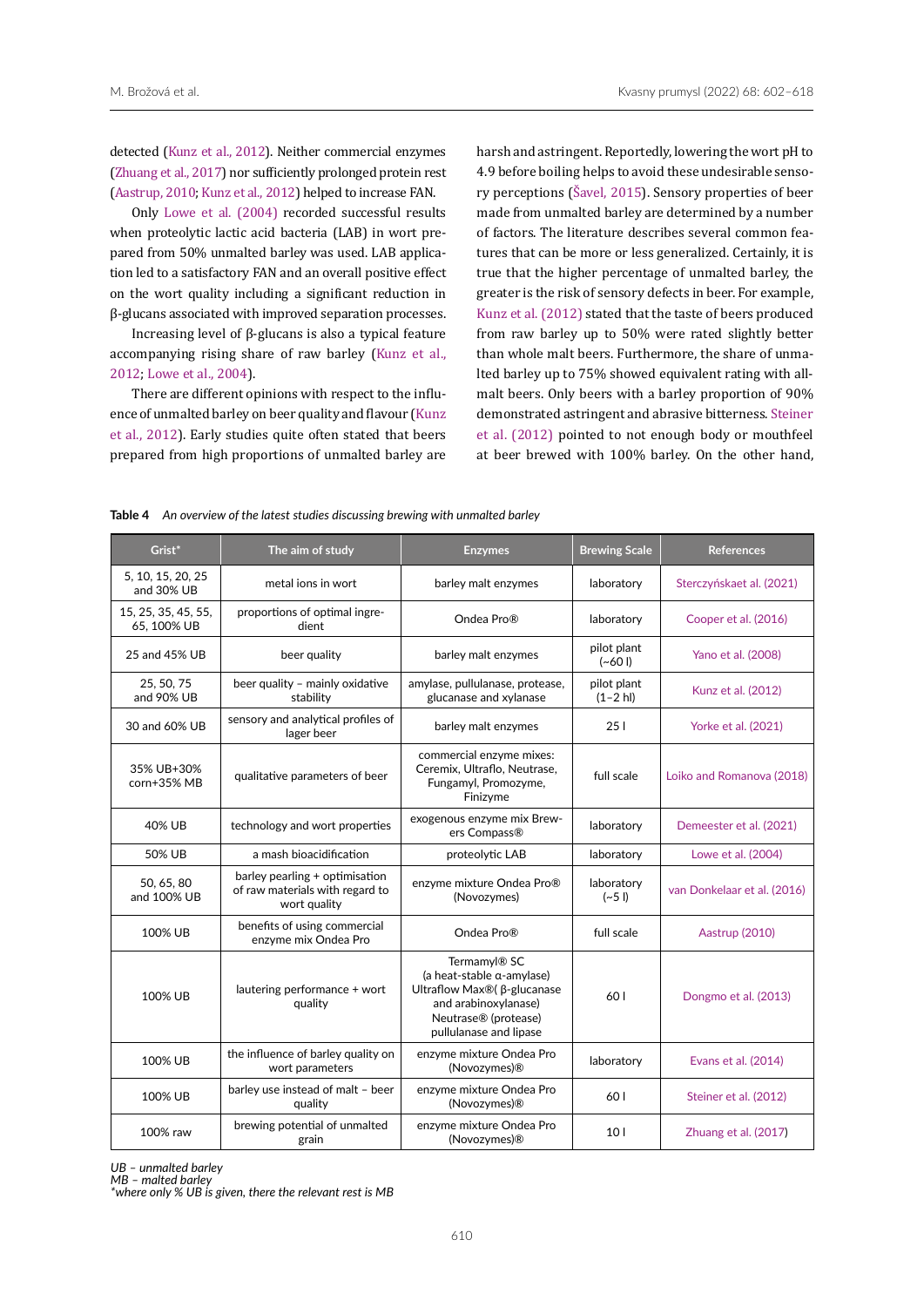[Yorke et al. \(2021\)](#page-16-9) reported that implementation of two different barley varieties at 30% proportion did not considerably alter beer flavour profile. However, 60% of the barley substitute showed increased astringent and persistent bitterness, and these tones were evaluated differently between two tested varieties.

Despite some sensory disbalance, beers with increasing unmalted barley percentage in grist demonstrated a better oxidative stability, slower development of ageing compounds during beer storage and a higher antioxidant potential ([Kunz et al., 2012](#page-15-13)). [Steiner et al. \(2012\)](#page-16-10) described also an excellent foam stability in 100% unmalted barley beer, although nitrogen compounds were quite low.

[Kunz et al. \(2012\)](#page-15-13) reported that their beers made from unmalted barley up to 50% displayed comparable or higher extract yields and final attenuation due to sufficient enzymatic activity provided by both malt and exogenous enzymes. [Evans et al. \(2014\)](#page-14-9) noted that these parameters are considerably dependent on the selection of suitable and high quality barley. Their experiment showed that barley from food or malting varieties reached high values of extract and fermentability. Nevertheless, they also proved a seasonal effect of barley on brewing parameters.

We can conclude that current barley varieties and well-adapted technology make it possible to brew beer even from 100% unmalted barley with satisfactory quality and acceptable process efficiency, especially as far as the separation processes is concerned. The sensory characteristics seem to be very close to conventional all-malt beers, and further experimental batches are likely to improve the quality even more.

#### *3.3 Corn/maize in brewing*

Corn/maize is one of the most widely used barley malt substitutes in brewing especially in the USA and China (Basařová et al., 2021; [Debyser et al., 1998;](#page-14-12) [Glatthar et al.,](#page-15-19)  [2002;](#page-15-19) [Jaukovic et al., 2017](#page-15-20)) or in subtropical and tropical areas such as Central America or Mexico, where it orginates ([Dabija et al., 2021](#page-14-1)). Climatic conditions of these places make it difficult to grow barley or store barley malt. At the same time, corn is mostly a traditional crop in these areas, making it a more affordable and economically viable raw material ([Farnham et al., 2003](#page-14-13); [Taylor](#page-16-3)  [et al., 2013\)](#page-16-3). Other reasons for choosing corn may be the production of gluten-free, light colour or light beers [\(Her](#page-15-3)[trich, 2013;](#page-15-3) [Kelly et al., 2008](#page-15-21)).

Regarding the corn adjunct, a new Chinese trend should be mentioned: the so called "Three High" brewing technology. This means high-gravity brewing with a high proportion of corn starch and a high material/water in the liquefaction process ([Zhuang et al., 2017](#page-16-12)).

A number of corn varieties with different colour, nutritional or technological properties are grown and the variety portfolio in brewing is gradually expanding. For example, waxy ([Taylor et al., 2013\)](#page-16-3) or pigmented corn ([Hernandez-Carapia et al., 2021;](#page-15-22) [Romero-Medina et al.,](#page-16-16) [2021](#page-16-16)) has recently become popular, especially in craft brewing. The starch of the waxy varieties is composed of almost 100% amylopectin. This composition causes slightly higher gelatinisation temperatures (by 1–2°C), but also a more intense desirable swelling of starch granules ([Maia et al., 2021;](#page-15-23) [Taylor et al., 2013](#page-16-3)). The pigmented varieties are in turn rich in anthocyanins and anthocyanidins [\(Taylor et al., 2013](#page-16-3)).

Unlike barley, corn kernel is naked without coating layers and it consists of endosperm (82–83%), germ (10–11%), pericarp (5–6%) and tip cap (0.8–1.0%) ([Dabija et al.,](#page-14-1) [2021](#page-14-1)). Corn endosperm is constituted by starch (62–80%) together with proteins (5.8–13.7%) and lipids (2.2–5.9%) ([Dabija et al., 2021;](#page-14-1) [Hernandez-Carapia et al., 2021\)](#page-15-22). Cell walls are composed of proteins, phenolic acids and nonstarch polysaccharides (cca 4.2%) such as arabinoxylans (particularly glukuronoarabinoxylans) and less β-glucans ([Bogdan and Kordialik-Bogacka, 2017;](#page-14-0) [Dabija et al., 2021](#page-14-1); [Taylor et al., 2013\)](#page-16-3). Highly cross-linked arabinoxylans are not soluble in water, thus corn cell walls are not thought to be problematic during wort separation ([Taylor et al.,](#page-16-3) [2013](#page-16-3)). Corn grain processing must always involve a germ removal due to reducing the amounts of lipids and other precursors of an old flavour that adversely affect the foaming and sensory properties of beer ([Hernandez-Carapia](#page-15-22) [et al., 2021](#page-15-22)). Generally, corn is first cleaned, conditioned, rid of germs, crushed, sorted, milled and dried so that the resulting material reached less than 1% lipids in the dry matter. Corn substitutes are usually used in the range of 10–30% of whole grist with particle size 0.15–0.27 mm. When the proportion is increased, then the longer time required to achieve the needed degree of liquification has to be taken into account (Basařová et al., 2021; Błażewicz and Zembold-Guła, 2007; [Šavel, 2015](#page-16-8)). Recent papers studying incorporation of the corn adjunct into beer production and its aspects are listed in [Table 5.](#page-11-0)

The main disadvantage of corn or corn products is the low FAN ([Šavel, 2015](#page-16-8)). Further, corn provides a slightly lower extract due to lower levels of dextrins after mashing compared to other unmalted adjuncts, e.g. rice. Despite careful processing, the higher levels of proteins and lipids and their impact on the sensory profile should be taken into account ([Dabija et al., 2021](#page-14-1)).

Corn requires specific storage conditions at temperatures up to 20°C because of high levels of unsaturated fatty acids, and should be used immediately after milling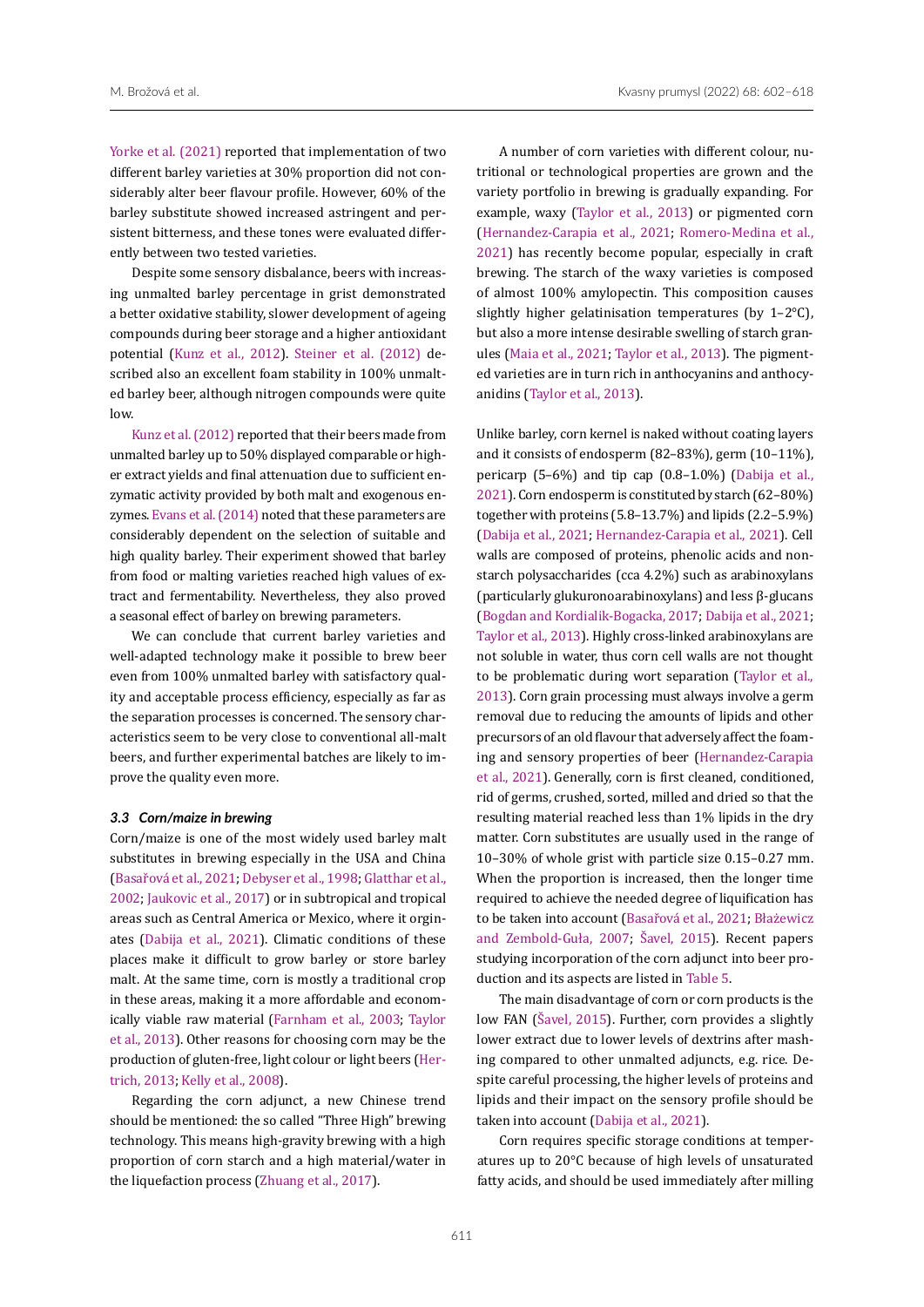to prevent oxidation of lipid components which is associated with sensory defects (Basařová et al., 2021; [Šavel,](#page-16-8)  [2015\)](#page-16-8).

**Forms.** The usual forms of corn used in brewing and its specifics:

- Brewer's grits. They are obtained by dry milling [\(Her](#page-15-3)[trich, 2013;](#page-15-3) [Stewart, 2016a\)](#page-16-0). After mashing, they contain less dextrins, higher amounts of proteins and lipids ([Stewart, 2016a\)](#page-16-0).
- Refined grits, i.e. micronized, flaked, etc. These pre-gelatinised products considerably reduce mashing time [\(Dabija et al., 2021;](#page-14-1) [Stewart, 2016b\)](#page-16-7).
- Refined starch is a very fine powder and a highly pure product containing only traces of proteins (<0.3%) and no lipids. Its production involves wet corn milling, with an 11% final moisture content after drying. Detailed procedure is described in [Hertrich \(2013\).](#page-15-3) Refined starch cooking is easier and shorter than for other corn products due to extremely fine granulation. On the other hand, this advantage is offset by a higher price and difficulties with powder manipulation. Conventional grain handling systems in breweries cannot be used. Storage tanks and handling lines must be well-grounded, as there is a risk of explosion due to electrostatic sparks. Moreover, starch may be too viscous, so that discharging the solution from the tanks is almost impossible without special fluidising bottom ([Hertrich, 2013;](#page-15-3) [Stewart, 2016a](#page-16-0)). The use of corn starch is not very common ([Šavel, 2015](#page-16-8)), however this pure form of corn found its place in the high gravity brewing ([Dabija et al., 2021\)](#page-14-1) or as part of adjuncts combined with rice [\(Stewart, 2016a](#page-16-0)).
- Malted corn grain is rarely applied in brewing, nevertheless there are several traditional products using the ingredient, e.g. Chica de jora in South America [\(Dabija et al., 2021](#page-14-1)), Tesuino maize beer by Tarahumara Indians in Mexico or Xhosa traditionally homebrewed beer in South Africa ([Jaukovic et al., 2017](#page-15-20)) and many others. Also current growing attention of South American and Mexican craft brewers in particular may increase its importance ([Dabija et al., 2021](#page-14-1); [Rome](#page-16-16)[ro-Medina et al., 2021\)](#page-16-16).

**Milling.** Medium-coarse corn grits are needed for brewing purposes. Too coarse or too fine grain causes a number of technological problems. For this reason, the corn grist delivered to the brewery is sometimes reground to standardise dimensions of the coarsest corn pieces in order to optimise the extract yield [\(Hertrich,](#page-15-3)  [2013\)](#page-15-3). Wet milling is prevalent in African or Asian industries, but it is less common in the USA or Brazil ([de Moura](#page-14-7)  [and Mathias, 2018\)](#page-14-7).

**Pre-gelatinisation.** Corn requires higher temperature range of starch gelatinisation ([Table 3\)](#page-5-0); therefore, pre-mashing of corn is necessary. Pre-gelatinisation is performed either in a separate cooker, while this premash mixed with commercial enzymes or malt and joined to mash. Or the process may take place in a mash tun before conventional malt mashing and malt and water is added to the corn pre-mash ([Briggs et al., 2004](#page-14-5); [Fumi et al., 2011](#page-14-14); [Poreda et al., 2014](#page-16-2); [Taylor et al., 2013\)](#page-16-3).

**Mashing.** After cooling the pre-gelatinised corn is added to the barley malt mash at a temperature of 10– 50°C and the conventional infusion mashing can follow (Koszyk and Lewis, 1977; [Poreda et al., 2014](#page-16-2)). Sometimes a similar procedure is called American double mash ([Hertrich, 2013\)](#page-15-3). The implementation of a decoction mashing has also proved successful in breweries, e.g. in Italy [\(Fumi et al., 2011](#page-14-14)). The addition of commercially produced enzymes or barley malt is crucial to achieve sufficient enzymatic power required for optimal saccharification. When barley malt is used as a source of enzymes, the corn adjuncts are mixed with a mash portion that is heated up to boiling.

A key step in the mashing of corn enriched wort is the inclusion of a proteolytic rest, which can improve colour, increase reducing carbohydrates as well as total nitrogen and phenolic compounds. On the other hand, the elimination of the proteolytic step leads to a lighter colour, a reduction in proteins, phenolic compounds and antioxidant activity ([Mathias et al., 2019\)](#page-15-24). Moreover, the addition of exogenous proteases is recommended to improve the FAN levels and other technological parameters of the wort [\(Perez-Carrillo et al., 2012\)](#page-15-25).

**Lautering.** Corn kernels differ from barley by a proportion of non-starch polysaccharides in the cell walls of the endosperm. These are predominantly arabinoxylans, mainly glucuronoarabinoxylans, which are insoluble in water and their structure is more complex. Still, no negative effect of corn arabinoxylans on lautering has been demonstrated [\(Taylor et al., 2013\)](#page-16-3). Lautering obstacles can, however, occur with poor saccharification caused by enzyme deficiency ([Dziedzoave et al., 2010](#page-14-15)), especially in case of a higher proportion (30–50%) of corn starch. [Zhu et al. \(2015\)](#page-16-17) proved that the main cause of filtration problems is incompletely degraded corn starch, which forms a thick and viscous spent grain slowing down the filtration rate. They recommend application of amylolytic enzymes as one of the ways to help the lautering process.

**Wort and beer.** Blazewicz and Zembold-Gula (2007) described the properties of wort prepared with 20, 30 and 40% of corn in grist. They found that wort samples had a lower degree of attenuation, lower soluble nitrogen and FAN. Also [Maia et al. \(2021\)](#page-15-23) found a significant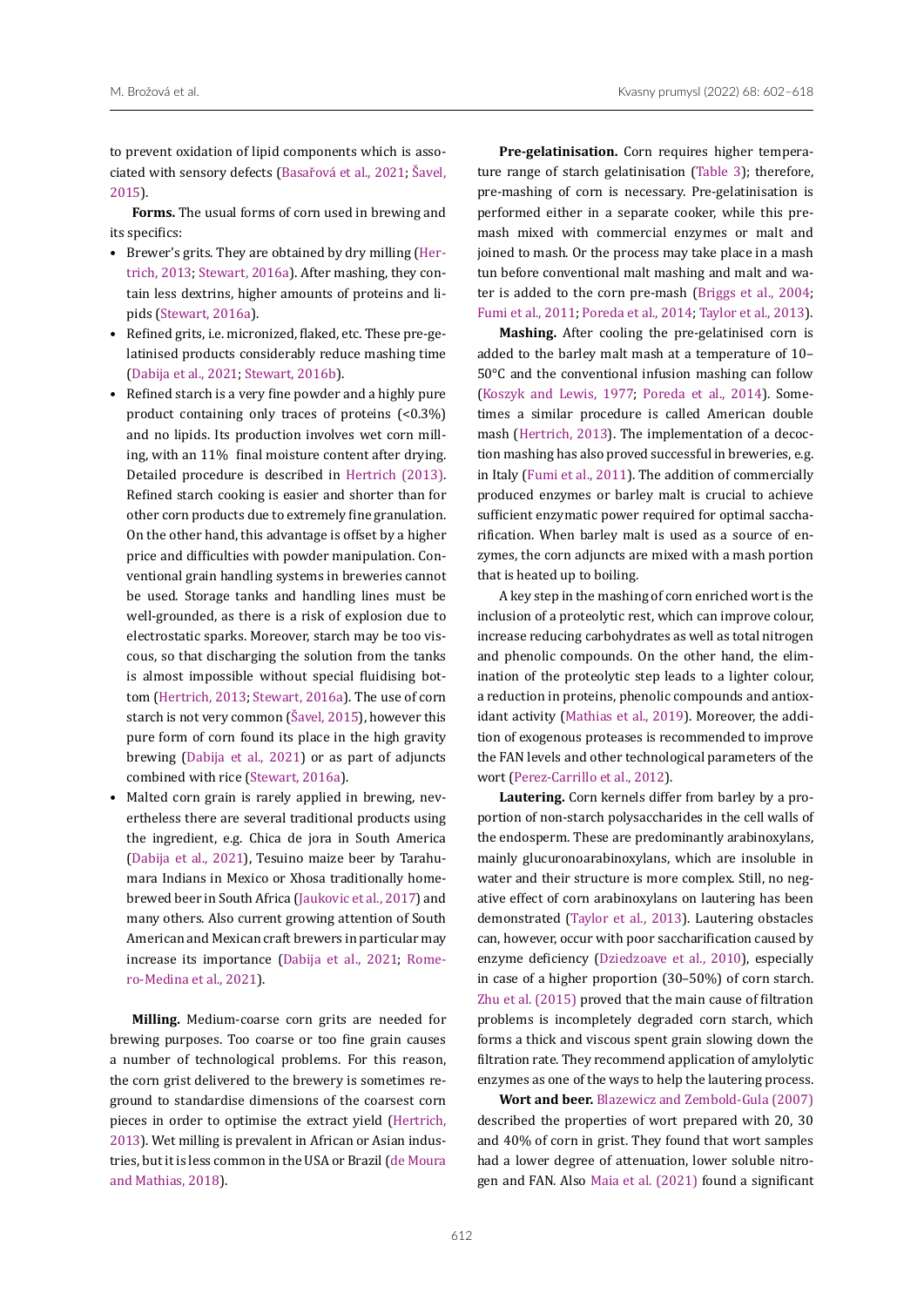decrease in FAN in beers made from 30 or 60% torrified corn. In addition, the author demonstrated that the lower FAN was correlated with a decrease in Strecker aldehydes. In general, soluble nitrogen is associated with good foaming and the FAN affects the yeast physiology and thus the whole fermentation process. [Poreda et al.](#page-16-2)  [\(2014\),](#page-16-2) who applied 10 and 20% corn supplementation, found only a slightly lower FAN, which did not adversely affect fermentation.

Beers prepared with more than 20% of corn substitutes displayed an increased concentration of higher alcohols due to a low FAN. These higher alcohols negatively affected the sensory profile of beer ([Jin et al., 1993](#page-15-26)). Lighter colour of corn beer is also related to low content of nitrogen substances, because they are one of the major player in Maillard reactions ([Mathias et al., 2019](#page-15-24); [Poreda et al., 2014\)](#page-16-2). [Maia et al. \(2021\)](#page-15-23) and also [Yorke](#page-16-9)  [et al. \(2021\)](#page-16-9) evaluated beers made from 60% torrefied corn with increased sour taste which was explained by

weak buffering capacity of the wort. Moreover, [Yorke et](#page-16-9) [al. \(2021\)](#page-16-9) reported grainy aroma with sweetcorn tones. This typical undesirable "popcorn" flavour is given by the aromatic compound 2-acetyl-1-pyrroline, which is present in corn [\(Taylor et al., 2013](#page-16-3)).

[He et al. \(2018\)](#page-15-27) tried to improve sensory properties of "corn beers" and they found that extruded corn starch was better than conventional starch. The beers prepared from extruded starch showed comparable values of desirable volatile substances as in lagers or ales. An interesting study by [Maia et al. \(2021\)](#page-15-23) focused on the connection between an increased share of unmalted corn and beer stability. The authors of the study discovered that corn may be responsible for decrease in total pro-oxidant metal ions and staling aldehydes. On the other hand, the observation that wort produced from corn adjunct may exhibit lower total phenols and antioxidant activity [\(Fumi et al., 2011;](#page-14-14) [Mathias et al., 2019\)](#page-15-24) has also been reported.

<span id="page-11-0"></span>

| Table 5 Overview of recent papers dealing with incorporation of corn in brewing recipes |  |  |  |
|-----------------------------------------------------------------------------------------|--|--|--|
|                                                                                         |  |  |  |

| Proportion and form<br>of grist            | The aim of study                                                                                        | <b>Applied enzymes</b>                                                                                                                                              | <b>Brewing Scale</b>          | <b>References</b>                             |  |
|--------------------------------------------|---------------------------------------------------------------------------------------------------------|---------------------------------------------------------------------------------------------------------------------------------------------------------------------|-------------------------------|-----------------------------------------------|--|
| 10 and 20% corn grist                      | impact on quality of wort<br>and beer (colour, DMS,<br>proteins, alcohol, attenu-<br>ation, filtration) | barley malt enzymes                                                                                                                                                 | 3000 hl<br>fermentation tanks | Poreda et al. (2014)                          |  |
| 12.5; 25; 37.5; 50%<br>corn grist          | impact on flavour<br>stability                                                                          | β-glucanases, xylanases                                                                                                                                             | 400 ml                        | (Maia et al., 2021)                           |  |
| 20; 30 and 40 % (fine)<br>corn grist       | impact on wort quality                                                                                  | barley malt enzymes                                                                                                                                                 | laboratory                    | <b>Błażewicz and Zem-</b><br>bold-Guła (2007) |  |
| 30 and 60%<br>flake torrefied maize        | impact on sensorial beer<br>profile                                                                     | from barley malt                                                                                                                                                    | 251                           | Yorke et al. (2021)                           |  |
| 30% corn+70% malt                          | monitoring of qualitative<br>parameters of beer                                                         | commercial enzyme<br>mixes: Ceremix, Ultraflo,<br>Neutrase, Fungamyl,<br>Promozyme, Finizyme                                                                        | full scale                    | Loiko and Romanova<br>(2018)                  |  |
| 33% extruded/cooked<br>corn starch         | monitoring of ferment-<br>able sugars and flavour<br>compounds                                          | barley malt enzymes                                                                                                                                                 | pilot plant<br>(cca 100 l)    | He et al. (2018)                              |  |
| 38% corn grist                             | monitoring polyphenols<br>during brewing process                                                        | barley malt enzymes                                                                                                                                                 | full scale<br>(cca 200 hl)    | Fumi et al. (2011)                            |  |
| 45% corn grain                             | the effect of mashing<br>changes on wort quality                                                        | barley malt enzymes                                                                                                                                                 | laboratory<br>(cca 1)         | Mathias et al. (2019)                         |  |
| extruded corn starch                       | optimization of FAN<br>amount using protease                                                            | Termamyl, Neutrase                                                                                                                                                  | laboratory<br>$(-500$ ml)     | Perez-Carrillo et al.<br>(2012)               |  |
| 10, 20, 30, 40, 50, 60,<br>70% corn starch | wort separation perfor-<br>mance in high adjunct<br>ratio brewing                                       | thermostable α-amylase                                                                                                                                              | laboratory                    | Zhu et al. (2015)                             |  |
| 10,20,30,50,70,100%<br>corn starch         | enhancing the hydroly-<br>sis of corn starch uses<br>amylases                                           | thermostable, mes-<br>ophilic a-amylase,<br>isoamylase, β-amylase,<br>raw-starch-digesting<br>α-amylase, glucoamylase,<br>pullulanase, Taka-Dia-<br>stase, xylanase | laboratory<br>$(-200$ ml)     | Zhu et al. (2015)                             |  |
| 100% corn starch                           | study of factors blocking<br>filtration                                                                 | α-amylase, β-glucanase                                                                                                                                              | laboratory                    | Ma et al. (2014)                              |  |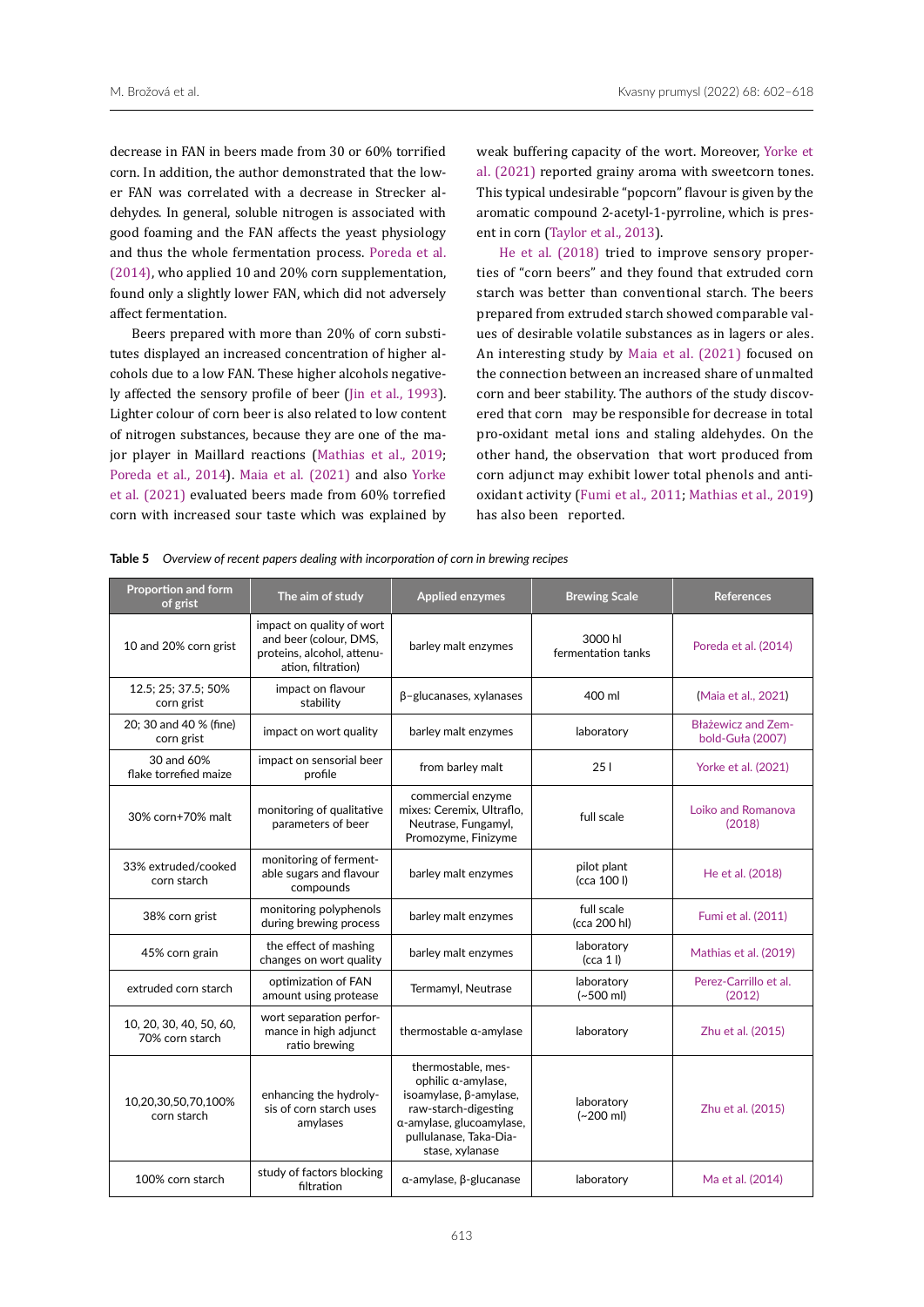#### *3.4 Rice in brewing*

Rice is also one of the most widely used malt alternatives [\(Marconi, 2017\)](#page-15-29). Breweries prefer rice mainly for its neutral taste and flavour, high volume of starch and lower protein and lipid content compared to barley malt. These properties allow the production of light colour, well-drinkable dry and clear beers with increased resistance to non-biological turbidity ([Coors, 1976;](#page-14-16) [Stewart, 2016a\)](#page-16-0). Rice, like corn, has zero or negligible amount of prolamins, therefore it can be used for the production of gluten-free beers [\(Fitzgerald, 2004\)](#page-14-17). The optimal course of the brewing process is given primarily by the choice of a suitable rice variety with the regard to the required properties [\(Stewart, 2016a\)](#page-16-0). The rice composition depends on the particular variety, environment, cultivation and weather conditions. Generally, it is about 70% of starch, 5–8% of protein, 0.2–2.2% of lipids, and traces of inorganic substances. The protein content is the lowest when compared with other adjunct cereals – barley (8–15%), maize  $(\sim 10\%)$  and sorghum  $(\sim 11\%)$  ([Taylor et al., 2013](#page-16-3)). Cell walls of rice endosperm are composed of arabinoxylans and β-glucans (47–48%), cellulose (23–28%) and pectin substances including polygalacturonides and glucomannans. Despite that, it seems that cell wall components do not have any impact on filtration processes ([Marconi,](#page-15-29)  [2017](#page-15-29); [Taylor et al., 2013](#page-16-3)). The rice husk that is fibrous as in barley is composed of 31–36% cellulose, 18% arabinoxylans, 10–18% lignin, 3–12% hemicelluloses and 13–21% ash (mainly silicon) and might serve as a filter bed during lautering [\(Taylor et al., 2013\)](#page-16-3).

The main criteria for a suitable rice selection are the following: gelatinisation temperature, mash viscosity, mash aroma, moisture along with lipid, ash and proteins. For example, diverse types of rice have different gelatinisation temperatures. It is stated 65–68°C for short-grain rice and 71–74°C for long-grain rice. In addition, longgrain rice forms extremely viscous solution especially before liquefaction. Thus, short-grain varieties are mostly preferred for brewing ([Marconi, 2017\)](#page-15-29). Paddy rice processing involves pre-cleaning, dehusking and dry milling (polishing), which removes husk, bran and germs, leading to a reduction in lipid content, while preserving the starch endosperm as much as possible. Rice intended for brewing purposes usually contains 0.6% lipids [\(Stewart, 2016a\)](#page-16-0). The morphology of rice starch granules is unique and does not appear in any other cereal. The rice starch forms very small granules of irregular shape 3–5 μm diameter, which are clustered into larger formations [\(Taylor et al., 2013\)](#page-16-3).

Rice can be attractive for breweries due to its higher starch content compared to barley or wheat, lower levels of fibre, lipids and proteins ([Marconi, 2017\)](#page-15-29). Another advantage of the rice adjunct is easy handling, because even

fine grist contains little dust and, unlike corn or wheat starch, can easily flow through a regular hopper bottom as well as conveying equipment [\(Stewart, 2016a](#page-16-0)). Recent studies on technological issues arising from rice incorporation into beer production or on monitoring the effect of rice on the organoleptic properties of beer are given in [Table 6.](#page-13-0) On the contrary, rice needs the highest range of gelatinisation temperature of all cereal substitutes [\(Her](#page-15-3)[trich, 2013;](#page-15-3) [Stewart, 2016a](#page-16-0)). Its extremely viscous solutions have been already mentioned. In case of poor liquefication, the obstacles with pumping of this immensely viscous liquid may occur [\(Stewart, 2016a\)](#page-16-0).

Although, rice is particularly employed in unmalted form in combination with barley malt, there are also several studies examining rice malt and its use for wholerice malt beer. Similar to corn, rice is used in the Chinese novelty "Three High", which corresponds to the high wort gravity, high proportion of rice and high ratio of material to water in the liquefaction phase [\(Zhu et al., 2015\)](#page-16-17).

**Forms.** The usual forms of rice used in brewing and its specifics:

- common husked rice grain;
- damaged rice grain from processing in the food industry is more economically advantageous, as it is a by-product;
- grist or refined grist such as flakes, flour or extruded product;
- malted rice [\(Marconi, 2017;](#page-15-29) [Stewart, 2016a\)](#page-16-0).

**Milling.** Fixed-roller mills used in wheat flour milling or hammer mills are recommended for fine rice milling that is advisable to facilitate gelatinisation and liquefication. Brewery malt mills are insufficient for rice milling ([Hertrich, 2013](#page-15-3)).

**Pre-gelatinisation.** A separate cooker is essential for pre-gelatinisation because of the above-mentioned high gelatinisation temperatures. They can reach more than 80°C, therefore temperatures of 85–100°C is recommended for proper gelatinisation ([Adebowale et al., 2010;](#page-14-18) [Briggs](#page-14-5) [et al., 2004\)](#page-14-5). Without installation of a special cooking vessel there would be unacceptable time delays required to cool rice mash before mixing it with barley mash [\(Her](#page-15-3)[trich, 2013](#page-15-3)). Malt enzymes (10–15%) may be added to the cereal cooker to help liquefaction and to facilitate pumping the rice mash. Gelatinisation is reached at atmospheric or pressure boiling (112°C)[\(Briggs et al., 2004](#page-14-5)). The gelatinisation process depends mainly on water content of the gel, amount of amyloses, degree of crystallinity in the amylopectin fraction and branching and length of amylopectin chain [\(Marconi, 2017](#page-15-29)).

[Fox et al. \(2019\)](#page-14-19) compared the effect of the rice pre-gelatinisation on viscosity and total maltose in mash. The results confirmed that mashing the pre-treated un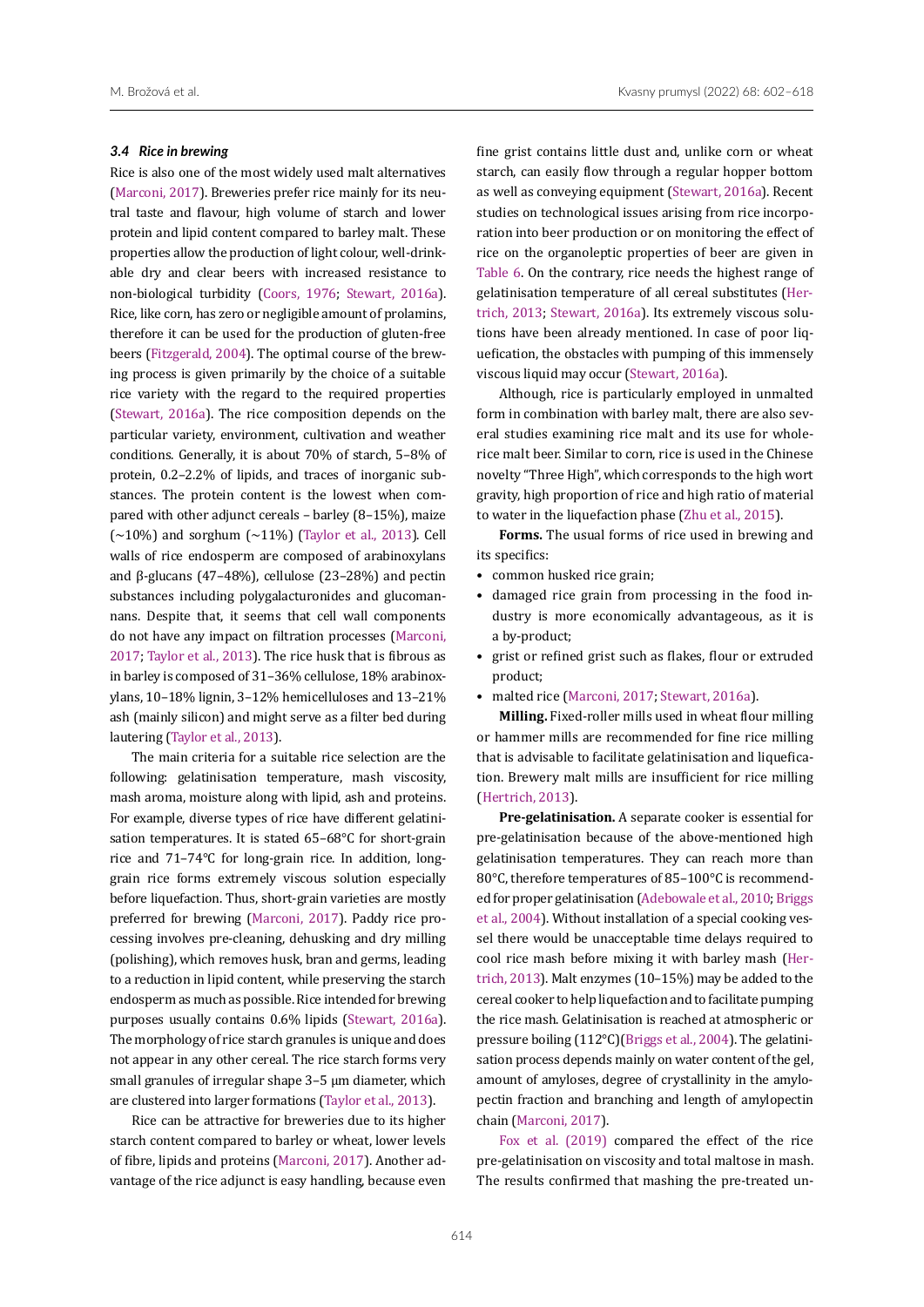malted rice significantly reduced the mash viscosity, reached a higher extract and at the same time it provided a higher amount of maltose as a main fermentable carbohydrate affecting the proper fermentation.

**Mashing.** The pre-gelatinised rice is mixed with 10–20% of mash and kept at 78°C, which enables to complete gelatinisation and liquification. When brewery is not equipped with a separate cooker, then the chosen rice variety should have a lower gelatinisation temperature range and prolonged time, since economic demands on the batch must be taken into account. In this case, rice with 10–20% of mash is either slowly heated up to the gelatinisation temperature while the activity of  $\alpha$ -amylase is maintained, or bacterial thermostable  $\alpha$ -amylase is added to the mash, which maintain activity even at 80°C [\(Adebowale et al., 2010;](#page-14-18) [Briggs et al., 2004](#page-14-5)).

**Lautering.** [Zhu et al. \(2015\)](#page-16-17) dealt with the permeability of the spent grain layer when a high proportion of rice was employed as an adjunct. They found that large and irregular rice particles, unlike corn starch granules, can increase the porosity and thus the permeability of the spent grain layer.

**Wort and beer.** Lower levels of soluble nitrogen as well as FAN are typical for rice wort. These values are even lower compared to corn adjunct ([Maia et al., 2021](#page-15-23); [Stewart, 2016a](#page-16-0); [Yorke et al., 2021\)](#page-16-9). [Yorke et al. \(2021\)](#page-16-9) evaluated beers prepared from 30% and 60% of unmalted rice and found that no negative features were detected in beers made from 30% rice. Only a very slightly sweet malty and fruity character was noticed. When using 60% rice, beers were rated much worse because of defects caused by fermentation in an extremely low level of nitrogen. This resulted in excessive higher alcohols and acetaldehyde and an absence of sweet malty character.

**Malted rice.** Rice malting is gaining prominence mainly due to the gluten-free potential in the food and beverage industry. Although rice malt has a lower enzymatic power than barley malt, several studies have agreed that rice is sufficiently equipped with all the necessary enzymes to produce well-fermentable wort ([Mar](#page-15-29)[coni, 2017;](#page-15-29) [Taylor et al., 2013](#page-16-3)). Specifically, the activity of α-amylase is rated as adequate and β-amylase is relatively good [\(Taylor et al., 2013\)](#page-16-3). However, these diastatic enzymes are supplemented with higher levels of other amylolytic enzymes including debranching limit dextrinase.

The mashing process can be supported by exogenous enzymes, for example the cell wall-degrading β-1,3–1,4 -d-glucanase would considerably help with cytolytic degradation ([Marconi, 2017](#page-15-29)).

Compared to different chemical and physiological properties of barley, rice is not suitable for the classic malting method. In general, it is appropriate to prolong steeping, while water should have higher temperatures. Nevertheless, this method supports development of mould and increases losses. Also low kilning temperatures of up to 70°C necessary to maintain enzymatic activity are a typical feature of rice malting. This mild kilning results in a very pale colour of around 2 EBC units [\(Marconi, 2017](#page-15-29)). An overview of different malting conditions and rice malting parameters collected from various studies can be found in several tables by [Marconi \(2017\).](#page-15-29) The disadvantage of rice malt in brewing is a relatively low extract, generally reaching only around 70%.

| Proportion and form of grist                     | <b>Applied enzymes</b><br>The aim of study                                            |                                   | <b>Brewing Scale</b> | <b>References</b>          |
|--------------------------------------------------|---------------------------------------------------------------------------------------|-----------------------------------|----------------------|----------------------------|
| 10 and 20% rice flour                            | compensation of technological<br>properties of six-row barley                         | barley malt enzymes               | 600 ml               | Han et al. (2016)          |
| 10; 20; 30; 40; 50; 60; 70%<br>medium grain rice | wort separation performance in<br>high adjunct ratio brewing                          | thermostable<br>α-amylase         | laboratory           | Zhu et al. (2015)          |
| 10.5; 11.7;15% rice grist                        | the relationship between the<br>starch structure and the amount<br>of maltose in mash | barley malt enzymes               | laboratory           | Fox et al. (2019)          |
| 12.5; 25;37.5;50 %long white<br>rice             | impact on flavour stability                                                           | $\beta$ -glucanases,<br>xylanases | 400 ml               | Maia et al. (2021)         |
| 15; 30; 45 and 100% long<br>shaped rice          | monitoring of organic acids<br>formed during fermentation                             | barley malt enzymes               | laboratory           | Li and Liu (2015)          |
| 30 and 60% torrefied rice                        | sensory and analytical profiles<br>of lager beer                                      | barley malt enzymes               | 251                  | Yorke et al. (2021)        |
| 35 % medium shape rice                           | optimal ingredient proportions                                                        | Ondea Pro <sup>®</sup>            | laboratory           | Cooper et al. (2016)       |
| 43% rice flakes $+57$ % oat malt                 | quality parameters<br>of beer                                                         | oat malt enzymes                  | laboratory (~20)     | Orhotohwo et al.<br>(2021) |
| 40% raw or extruded rice                         | comparison of raw and extrud-<br>ed rice impact on beer quality                       | barley malt enzymes               | ~1001                | Zhang et al. (2017)        |

<span id="page-13-0"></span>**Table 6** *Literature overview on brewing with rice as an adjunct*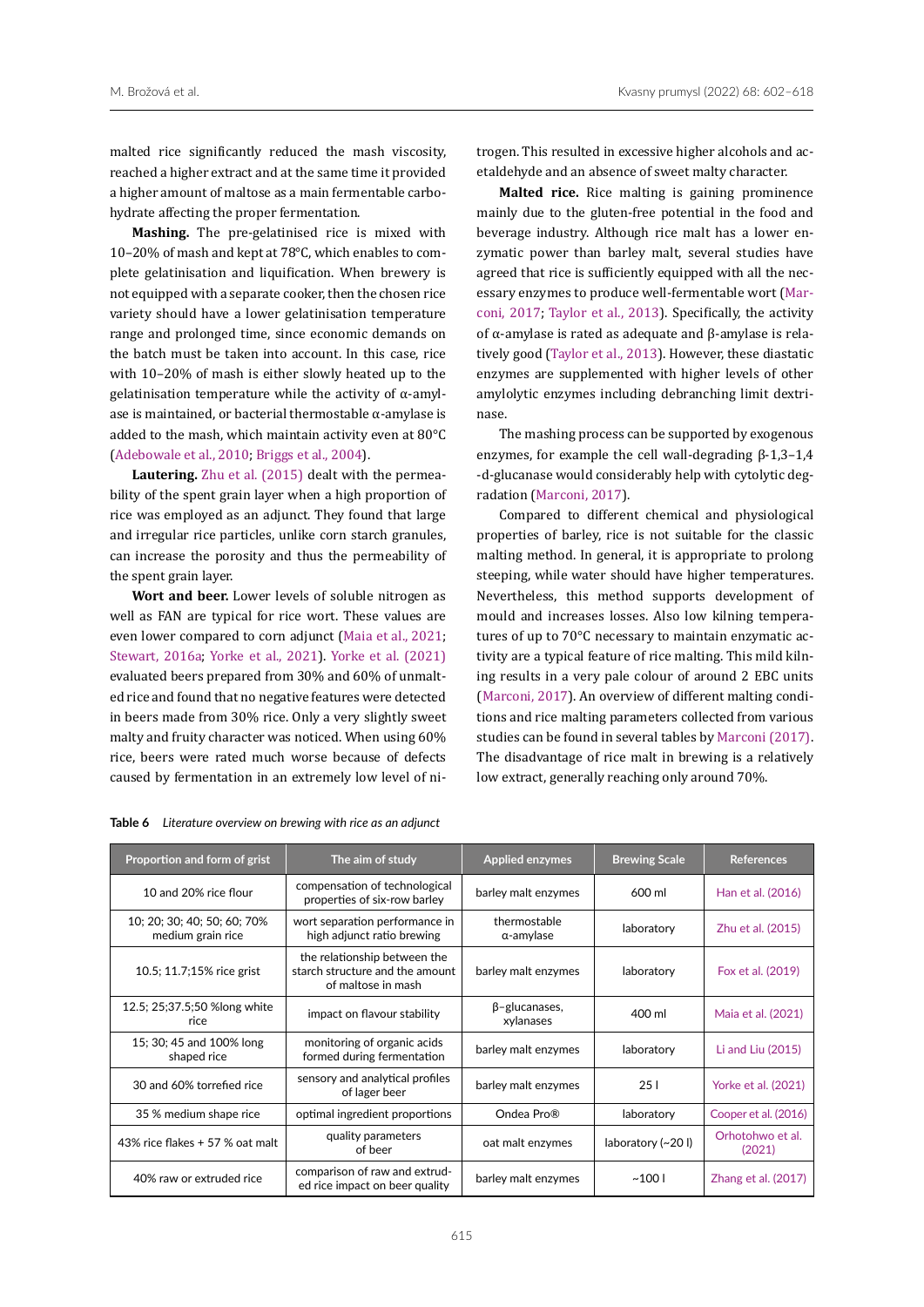# **4 Conclusion**

Malt substitutes are extensively used in the brewing industry due to their high economic benefits, better availability in certain countries, improved colloidal stability of beer or the possibility to optimise organoleptic properties. Industrial production of exogenous enzymes made it possible to use substrates with insufficient enzymatic apparatus such as unmalted barley, corn, rice, etc. Today's trend is to examine higher shares of unmalted cereal adjuncts to better understand the factors and processes that have so far prevented the incorporation of a higher percentage of unmalted cereals in beer recipes. Studies focused on partial brewing operations show the need to adapt all individual brewing steps from the grain milling, over enzyme types and their dosage, adjustment of mash schedule up to fermentation a stabilization processes.

In the coming years, a further increase in the use of malt substitutes can be expected due to climate change rising energy costs, increasing number of people who suffer from celiac disease or the constant growth of human population leading to a search for alternative crops with high adaptability to external conditions. Another and simpler reason may be just the increasing demand for special beers with a different sensory character.

## **5 Acknowledgement**

This study was supported by the Ministry of Agriculture of the Czech Republic within the institutional support No. MZE-RO1918.

# **6 References**

- Aastrup, S. (2010). Beer from 100% barley. Scandinavian Brewers' Review, 67(4), 28–33.
- <span id="page-14-18"></span>Adebowale, A. A., Sanni, S. A., Karim, O. R., Ojoawo, J. A. (2010). Malting characteristics of Ofada rice: chemical and sensory qualities of malt from ofada rice grains. International Food Research Journal, (17), 83–88.
- <span id="page-14-3"></span>Amienyo, D., Azapagic, A. (2016). Life cycle environmental impacts and costs of beer production and consumption in the UK. International Journal of Life Cycle Assessment, 21(4), 492–509. [https://doi.](https://doi.org/10.1007/s11367-016-1028-6) [org/10.1007/s11367-016-1028-6](https://doi.org/10.1007/s11367-016-1028-6)
- Basařová, G., Šavel, J., Basařová, P., Brož, A. (2021). Pivovarství teorie a praxe výroby piva (Brewing – theory and practice of beer production) (2nd edition). Prague: Havlíček Brain Team, pp. 952. ISBN 78- 80-87109-71-7
- <span id="page-14-2"></span>Beer Cartel. (2018). The Reinhetsgebot – German Purity Law [online]. In: beercartel.com.au [cit. 2022-03-20]. Retrieved from [https://www.](https://www.beercartel.com.au/blog/the-reinhetsgebot-german-purity-law/) [beercartel.com.au/blog/the-reinhetsgebot-german-purity-law/](https://www.beercartel.com.au/blog/the-reinhetsgebot-german-purity-law/)
- <span id="page-14-4"></span>BIER (2012). Research of the carbon footprint of beer. Beverage industry environmental roundtable [online]. In: bieroundtable.com [cit. 2022-03-20]. Retrieved from [https://www.bieroundtable.com/pub](https://www.bieroundtable.com/publication/beer/)[lication/beer/](https://www.bieroundtable.com/publication/beer/)
- Błażewicz, J., Zembold-Guła, A. (2007). Milled corn products in worts production. Polish Journal of Food and Nutrition Science, 57(4A), 41–44. Retrieved from [http://journal.pan.olsztyn.pl/MILLED-CORN-PROD-](http://journal.pan.olsztyn.pl/MILLED-CORN-PRODUCTS-IN-WORTS-PRODUCTION,98781,0,2.html)[UCTS-IN-WORTS-PRODUCTION,98781,0,2.html](http://journal.pan.olsztyn.pl/MILLED-CORN-PRODUCTS-IN-WORTS-PRODUCTION,98781,0,2.html)
- <span id="page-14-0"></span>Bogdan, P., Kordialik-Bogacka, E. (2017). Alternatives to malt in brewing. Trends in Food Science & Technology, 65, 1–9. [https://doi.](https://doi.org/10.1016/j.tifs.2017.05.001) [org/10.1016/j.tifs.2017.05.001](https://doi.org/10.1016/j.tifs.2017.05.001)
- <span id="page-14-5"></span>Briggs, D. E., Boulton, C. A., Brookes, P. A., Stevens, R. (2004). Brewing Science and Practice. Cambridge, England: Woodhead Publishing Limited, pp.34–44. ISBN 978-1855734906
- <span id="page-14-10"></span>Cooper, C., Evans, D., Yousif, A., Metz, N., Koutoulis, A. (2016). Comparison of the impact on the performance of small-scale mashing with different proportions of unmalted barley, Ondea Pro((R)), malt and rice. Journal of the Institute of Brewing, 122(2), 218–227. [https://](https://doi.org/10.1002/jib.325) [doi.org/10.1002/jib.325](https://doi.org/10.1002/jib.325)
- <span id="page-14-16"></span>Coors, J. (1976). Practical experience with different adjuncts. MBAA Technical Quarterly, 13(2), 117–123.
- <span id="page-14-8"></span>Curin, J., Cernohorsky, V., Stichauer, J. (1977). Surrogation with barley without enzyme preparations II. Wet grinding applications. Kvasny Prumysl, 23(2), 28–32.<https://doi.org/10.18832/kp1977003>
- <span id="page-14-1"></span>Dabija, A., Ciocan, M., Chetrariu, A., Codina, G. (2021). Maize and sorghum as raw materials for brewing, a review. Applied Science, 11(7), 3139. <https://doi.org/10.3390/app11073139>
- <span id="page-14-7"></span>de Moura, F., Mathias, T. (2018). A comparative study of dry and wet milling of barley malt and its influence on granulometry and wort composition. Beverages, 4(3), 51.<https://doi.org/10.3390/beverages4030051>
- <span id="page-14-12"></span>Debyser, W., Delvaux, F., Delcour, J. A. (1998). Activity of arabinoxylan hydrolyzing enzymes during mashing with barley malt or barley malt and unmalted wheat. Journal of Agricultural and Food Chemistry, 46(12), 4836–4841.<https://doi.org/10.1021/jf9806107>
- <span id="page-14-11"></span>Demeester, A., Laureys, D., Bailliere, J., Huys, J., Vermeir, P., De Leyn, I., … De Clippeleer, J. (2021). Comparison of congress mash with final 65 °C mash for wort production with unmalted barley, tritordeum, and quinoa, with or without pregelatinization and/or enzyme addition. Journal of the American Society of Brewing Chemists, Early View. <https://doi.org/10.1080/03610470.2021.1989571>
- <span id="page-14-6"></span>Dongmo, S., Niebauer, S., Zarnkow, M., Becker, T. (2013). Different influences on lautering performance and wort quality attributes when brewing with 100 % unmalted barley. Brewing Science, 66(5–6), 55–64.
- <span id="page-14-15"></span>Dziedzoave, N. T., Graffham, A. J., Westby, A., Komlaga, G. (2010). Comparative assessment of amylolytic and cellulolytic enzyme activity of malts prepared from tropical cereals. Food Control, 21(10), 1349– 1353.<https://doi.org/10.1016/j.foodcont.2010.04.008>
- <span id="page-14-9"></span>Evans, D., Redd, K., Haraysmow, S., Elvig, N., Metz, N., Koutoulis, A. (2014). The influence of malt quality on malt brewing and barley quality on barley brewing with ondea pro, compared by small-scale analysis. Journal of the American Society of Brewing Chemists, 72(3), 192– 207.<https://doi.org/10.1094/ASBCJ-2014-0630-01>
- <span id="page-14-13"></span>Farnham, D. E., Benson, G. O., Pearce, R. . B. (2003). Corn perspective and culture. In P. J. White & L. A. Johnson (Eds.), Corn: Chemistry and technology (2nd edition). St. Paul, Minnesora: American Association of cereal chemists. ISBN: 09-132-50481
- <span id="page-14-17"></span>Fitzgerald, M. (2004). Starch. In E. T. Champagne (Ed.), Rice: Chemistry and Technology (3rd edition, pp. 109–140). St. Paul, Minnesota: American Association of Cereal Chemists. ISBN 978-0-12-746275-2
- <span id="page-14-19"></span>Fox, G., Yu, W., Nischwitz, R., Harasymow, S. (2019). Variation in maltose in sweet wort from barley malt and rice adjuncts with differences in amylose structure. Journal of the Institute of Brewing, 125(1), 18–27. <https://doi.org/10.1002/jib.546>
- <span id="page-14-14"></span>Fumi, M., Galli, R., Lambri, M., Donadini, G., De Faveri, D. (2011). Effect of full-scale brewing process on polyphenols in Italian all-malt and maize adjunct lager beers. Journal of Food Composition and Analysis, 24(4–5), 568–573. <https://doi.org/10.1016/j.jfca.2010.12.006>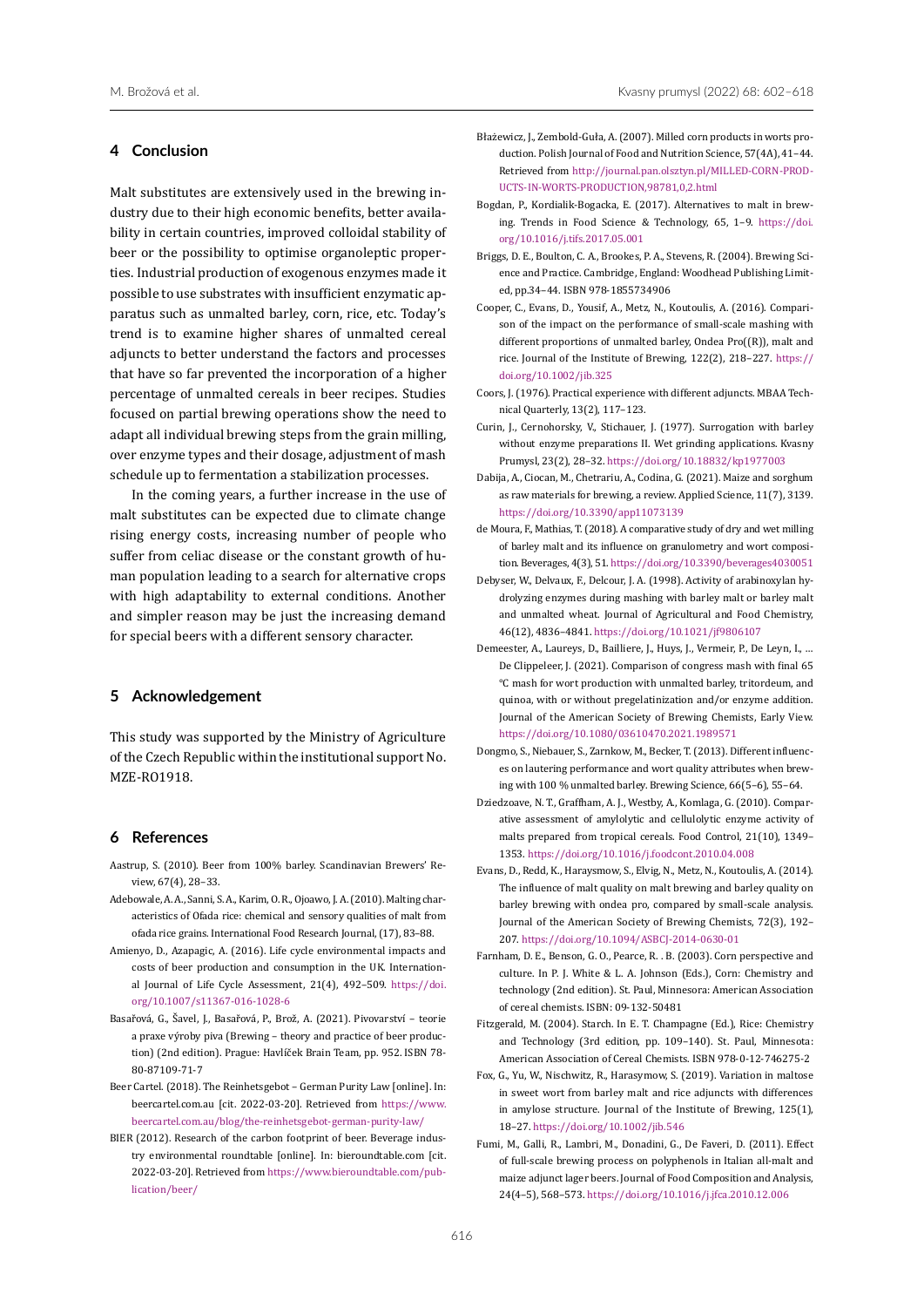- <span id="page-15-12"></span>Gallagher, E., Gormley, T., Arendt, E. (2004). Recent advances in the formulation of gluten-free cereal-based products. Trends in Food Science & Technology, 15(3–4), 143–152. [https://doi.org/10.1016/j.](https://doi.org/10.1016/j.tifs.2003.09.012) [tifs.2003.09.012](https://doi.org/10.1016/j.tifs.2003.09.012)
- <span id="page-15-8"></span>German Culture (2022). Reinheitsgebot [online]. In: germanculture.com. ua [cit. 2022-03-20]. Retrieved from [https://germanculture.com.ua/](https://germanculture.com.ua/german-facts/reinheitsgebot/) [german-facts/reinheitsgebot/](https://germanculture.com.ua/german-facts/reinheitsgebot/)
- <span id="page-15-19"></span>Glatthar, J., Heinisch, J., Senn, T. (2002). A study on the suitability of unmalted triticale as a brewing adjunct. Journal of the American Society of Brewing Chemists, 60(4), 181–187.
- Goldammer, T. (2008). Beer Adjuncts. In The Brewer's Handbook A Complete Book to Brewing Beer (Second Edition). USA: Apex Publishers. ISBN: 978-0967521206
- <span id="page-15-17"></span>Goode, D., Wijngaard, H., Arendt, E. (2005). Mashing with unmalted barley-impact of malted barley and commercial enzyme (Bacillus spp.) additions. MBAA Technical Quarterly, 42(3), 184–198.
- <span id="page-15-15"></span>Grooth, M., Schonenberg, S., Schull, F. (2013). The influence of novel raw materials on beer membrane filtration. Brauwelt International, 2013(3), 142–144.
- <span id="page-15-30"></span>Han, H., Kim, J., Choi, E., Ahn, H., Kim, W. (2016). Characteristics of beer produced from Korean six-row barley with the addition of adjuncts. Journal of the Institute of Brewing, 122(3), 500–507. [https://doi.](https://doi.org/10.1002/jib.350) [org/10.1002/jib.350](https://doi.org/10.1002/jib.350)
- <span id="page-15-27"></span>He, Y., Cao, Y., Chen, S., Ma, C., Zhang, D., Li, H. (2018). Analysis of flavour compounds in beer with extruded corn starch as an adjunct. Journal of the Institute of Brewing, 124(1), 9–15. [https://doi.org/10.1002/](https://doi.org/10.1002/jib.474) iih.474
- <span id="page-15-5"></span>Helstad, S. (2013). Topics in brewing: brewing adjuncts – Liquid. MBAA Technical Quarterly, 50(3), 99–104. [http://dx.doi.org/10.1094/TQ-](http://dx.doi.org/10.1094/TQ-50-3-0903-01)[50-3-0903-01](http://dx.doi.org/10.1094/TQ-50-3-0903-01)
- <span id="page-15-22"></span>Hernandez-Carapia, M., Escalona-Buendia, H., Verde-Calvo, J. (2021). Influence of temperature and germination time on diastatic power of blue and red maize (Zea mays L.) malts. Emirates Journal of Food and Agriculture, 33(1), 56–66. [https://doi.org/10.9755/ejfa.2021.](https://doi.org/10.9755/ejfa.2021.v33.i1.2352) [v33.i1.2352](https://doi.org/10.9755/ejfa.2021.v33.i1.2352)
- <span id="page-15-3"></span>Hertrich, J. D. (2013). Topics in brewing: Brewing adjuncts. MBAA Technical Quarterly, 52(2), 72–81. [http://dx.doi.org/10.1094/TQ-50-2-](http://dx.doi.org/10.1094/TQ-50-2-0425-01) [0425-01](http://dx.doi.org/10.1094/TQ-50-2-0425-01)
- <span id="page-15-0"></span>Holub, P., Fiala, J. (2022). Regional differences of beer styles in early modern Europe. Kvasny Prumysl, 68(1), 572–584. [https://doi.](https://doi.org/10.18832/kp2021.67.572) [org/10.18832/kp2021.67.572](https://doi.org/10.18832/kp2021.67.572)
- <span id="page-15-20"></span>Jaukovic, M., Zecevic, V., Stankovic, S., Krnjaja, V., Nikic, T., Bailovic, S., Tadic, J. (2017). Effect of dilute alkaline steeping on mold contamination, toxicity, and nutritive value of maize malt. Journal of the American Society of Brewing Chemists, 75(4), 369–373. [https://doi.](https://doi.org/10.1094/ASBCJ-2017-4043-01) [org/10.1094/ASBCJ-2017-4043-01](https://doi.org/10.1094/ASBCJ-2017-4043-01)
- <span id="page-15-26"></span>Jin, H., Ferguson, K., Bond, M., Kavanagh, T., Hawthorne, D. (1993). Malt nitrogen parameters and yeast fermentation behaviour. In Proceedings of European Brewery Convention Congress (pp. 44–50). Oslo: IRL Press, Oxford. ISBN: 978-0199634668
- <span id="page-15-21"></span>Kelly, A. L., Moore, M. M., Arendt, E. K. (2008). New product development: The case of gluten-free food products. In E. K. Arendt & F. Dal Bello (Eds.), Gluten-free cereal products and beverages (pp. 413–425). Burlington, Massachusetts: Academic Press, pp. 413–425. ISBN: 978- 0-12-373739-7
- <span id="page-15-7"></span>Kok, Y., Ye, L., Muller, J., Ow, D., Bi, X. (2019). Brewing with malted barley or raw barley: what makes the difference in the processes? Applied Microbiology and Biotechnology, 103(3), 1059–1067. [https://doi.](https://doi.org/10.1007/s00253-018-9537-9) [org/10.1007/s00253-018-9537-9](https://doi.org/10.1007/s00253-018-9537-9)
- <span id="page-15-11"></span>Kordialik-Bogacka, E., Bogdan, P., Diowksz, A. (2014). Malted and unmalted oats in brewing. Journal of the Institute of Brewing, 120(4), 390–398. <https://doi.org/10.1002/jib.178>
- Koszyk, P. F., Lewis, M. J. (1977). Unmalted grains as maltsters' adjuvant and brewers' adjunct. Journal of the American Society of Brewing Chemists, 35(2), 77–81[. https://doi.org/10.1094/ASBCJ-35-0077]( https://doi.org/10.1094/ASBCJ-35-0077)
- <span id="page-15-13"></span>Kunz, T., Muller, C., Mato-Gonzales, D., Methner, F. (2012). The influence of unmalted barley on the oxidative stability of wort and beer. Journal of the Institute of Brewing, 118(1), 32–39. <https://doi.org/10.1002/jib.6>
- <span id="page-15-16"></span>Kunz, T., Woest, H., Lee, E., Muller, C., Methner, F. (2011). Improvement of the oxidative wort and beer stability by increased unmalted barley proportion. Brewing Science, 64(7–8), 75–82.
- <span id="page-15-31"></span>Li, H., Liu, F. (2015). Changes in organic acids during beer fermentation. Journal of the American Society of Brewing Chemists, 73(3), 275– 279.<https://doi.org/10.1094/ASBCJ-2015-0509-01>
- <span id="page-15-10"></span>Li, X., Takahashi, T., Suzuki, N., Kaiser, H. (2011). The impact of climate change on maize yields in the United States and China. Agricultural Systems, 104(4), 348–353. [https://doi.org/10.1016/j.](https://doi.org/10.1016/j.agsy.2010.12.006) [agsy.2010.12.006](https://doi.org/10.1016/j.agsy.2010.12.006)
- <span id="page-15-14"></span>Lloyd, W. J. W. (1986). Adjuncts. Journal of the Institute of Brewing, 92(4), 336–345.<https://doi.org/10.1002/j.2050-0416.1986.tb04420.x>
- <span id="page-15-18"></span>Loiko, S., Romanova, Z. (2018). Using unmalted barley for brewing. P 94 Roceedings of the National Aviation University, N3(76), 93–98.
- <span id="page-15-1"></span>Lowe, D., Ulmer, H., van Sinderen, D., Arendt, E. (2004). Application of biological acidification to improve the quality and processability of wort produced from 50% raw barley. Journal of the Institute of Brewing, 110(2), 133–140.<https://doi.org/10.1002/j.2050-0416.2004.tb00192.x>
- <span id="page-15-28"></span>Ma, T., Zhu, L., Zheng, F., Li, Y., Li, Q. (2014). Evaluation of emerging factors blocking filtration of high-adjunct-ratio wort. Journal of Agricultural and Food Chemistry, 62(33), 8486–8490. [https://doi.org/10.1021/](https://doi.org/10.1021/jf5023109) [jf5023109](https://doi.org/10.1021/jf5023109)
- <span id="page-15-2"></span>MacLeod, L., Evans, E. (2016). Malting. In Reference Module in Food Science (pp.413–431). Elsevier. ISBN 978-0-08-100596-5. [https://doi.](https://doi.org/10.1016/B978-0-08-100596-5.00153-0) [org/10.1016/B978-0-08-100596-5.00153-0](https://doi.org/10.1016/B978-0-08-100596-5.00153-0)
- <span id="page-15-23"></span>Maia, C., Cunha, S., Debyser, W., Cook, D. (2021). Impacts of adjunct incorporation on flavor stability metrics at early stages of beer production. Journal of the American Society of Brewing Chemists, Early Access. <https://doi.org/10.1080/03610470.2021.1993054>
- <span id="page-15-6"></span>Masayuki, O. (2018). Liquor Tax Reform Japan. ATO Japan [online]. In: apps.fas.usda.gov [cit. 2022-03-11]. [https://apps.fas.usda.](https://apps.fas.usda.gov/newgainapi/api/report/downloadreportbyfilename?filename=Liquor%20Tax%20Ref) [gov/newgainapi/api/report/downloadreportbyfilename?file](https://apps.fas.usda.gov/newgainapi/api/report/downloadreportbyfilename?filename=Liquor%20Tax%20Ref)[name=Liquor%20Tax%20Reform%20Japan\\_Tokyo%20ATO\\_Ja](https://apps.fas.usda.gov/newgainapi/api/report/downloadreportbyfilename?filename=Liquor%20Tax%20Ref)[pan\\_4-9-2018.pdf](https://apps.fas.usda.gov/newgainapi/api/report/downloadreportbyfilename?filename=Liquor%20Tax%20Ref)
- <span id="page-15-24"></span>Mathias, T., Menezes, L., Servulo, E. (2019). Effect of maize as adjunct and the mashing proteolytic step on the brewer wort composition. Beverages, 5(4), 65. <https://doi.org/10.3390/beverages5040065>
- <span id="page-15-4"></span>Moll, M. (1994). Beer & Coolers. Andover, Hampshire: Intercept Ltd., pp. 550. ISBN 978-1898298090
- <span id="page-15-9"></span>Muntons. (2020). Muntons Sustainability Statement [online]. In: www. muntons.com [cit. 2022-03-11]. [https://www.muntons.com/wp-con](https://www.muntons.com/wp-content/uploads/2020/04/Muntons- Sustainability-Report-2020.pdf)[tent/uploads/2020/04/Muntons- Sustainability-Report-2020.pdf](https://www.muntons.com/wp-content/uploads/2020/04/Muntons- Sustainability-Report-2020.pdf)
- <span id="page-15-29"></span>Marconi, O. (2017). The Use of Rice in Brewing. In Valeria Sileoni (Ed.), Giuseppe Perretti ED1 – Jinquan Li (Trans.), Advances in International Rice Research (p. Ch. 4). Rijeka: IntechOpen. [https://doi.](https://doi.org/10.5772/66450) [org/10.5772/66450](https://doi.org/10.5772/66450)
- <span id="page-15-32"></span>Orhotohwo, O., Czipa, N., Kovacs, B., Alexa, L. (2021). Impacts of the use of gluten-free cereals and spices on the quality parameters of beer. Journal of Microbiology Biotechnology and Food Sciences, 11(1). <https://doi.org/10.15414/jmbfs.3838>
- <span id="page-15-25"></span>Perez-Carrillo, E., Serna-Saldivar, S., Chuck-Hernandez, C., Cortes-Callejas, M. (2012). Addition of protease during starch liquefaction affects free amino nitrogen, fusel alcohols and ethanol production of fermented maize and whole and decorticated sorghum mashes. Biochemical Engineering Journal, 67, 1–9. [https://doi.org/10.1016/j.](https://doi.org/10.1016/j.bej.2012.04.010) [bej.2012.04.010](https://doi.org/10.1016/j.bej.2012.04.010)